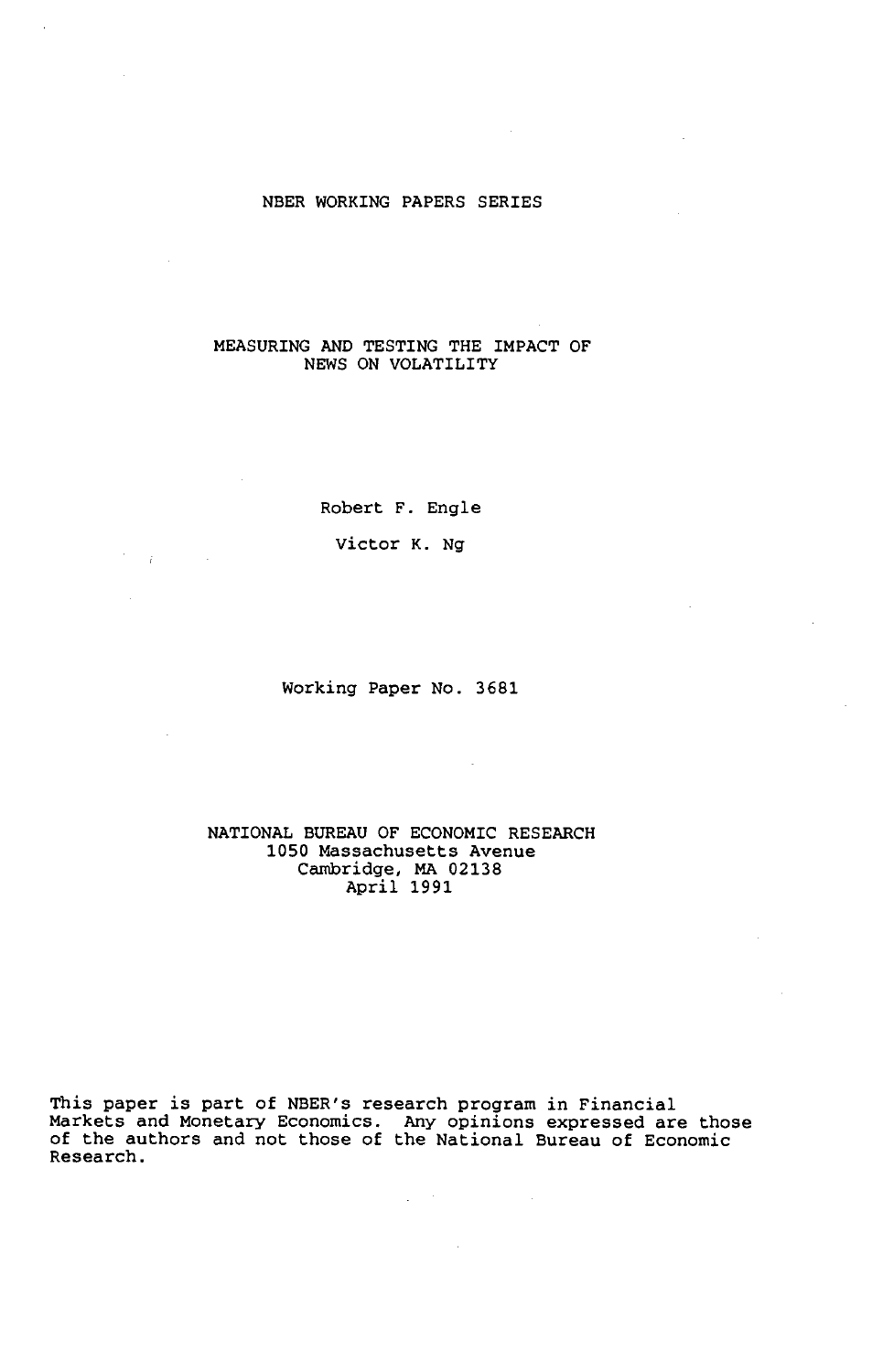NBER Working Paper #3681 April 1991

#### MEASURING AND TESTING THE IMPACT OF NEWS ON VOLATILITY

### ABSTRACT

This paper introduces the News Impact Curve to measure how new information is incorporated into volatility estimates. A variety of new and existing ARCH models are compared and estimated with daily Japanese stock return data to determine the shape of the News Impact Curve. New diagnostic tests are presented which emphasize the asymmetry of the volatility response to news. A partially non-parametric ARCH model is introduced to allow the data to estimate this shape. A comparison of this model with the existing models suggests that the best models are one by Glosten Jaganathan and Runkle (GJR) and Nelson's EGARCH. Similar results hold on a pre--crash sample period but are less strong.

Robert F. Engle<br>
Chairman and Professor<br>
Assistant Professor<br>
Assistant Professor Chairman and Professor Assistant Professor Department of Economics of Finance University of California, The School of Business San Diego Administration

La Jolla, CA 92093 University of Michigan Ann Arbor, MI 48100-1234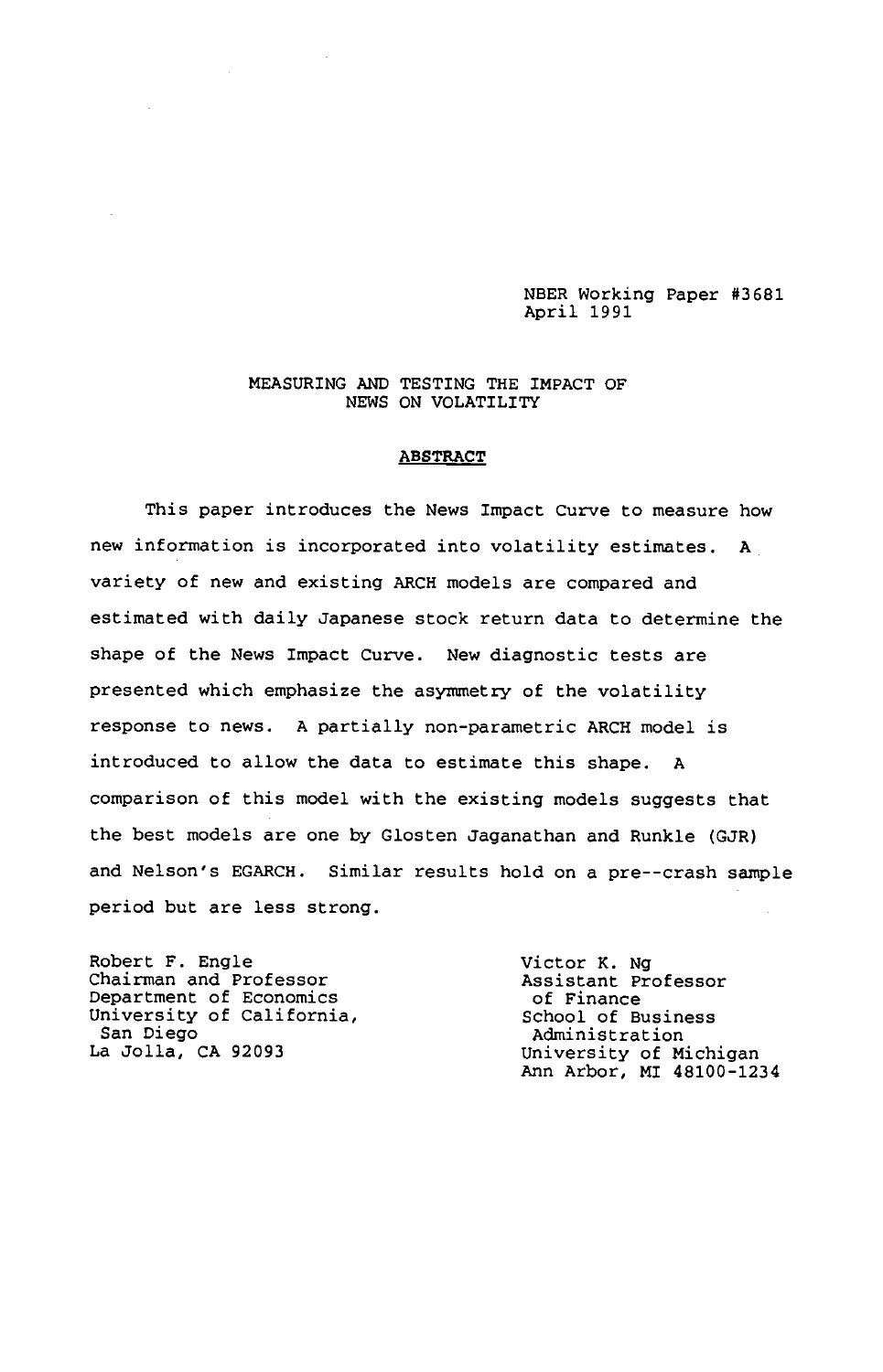## MEASURING AND TESTING THE IMPACT OF NEWS ON VOLATILITY

### Robert F. Engle, Professor of Economics University of California, San Diego

Victor K. Ng, Assistant Professor of Finance University of Michigan, Ann Arbor

It is now well established that volatility is predictable in most financial markets. In a recent survey by Bollerslev et al (1990) over 200 articles were cited which estimated or examined ARCH or alternative models of time varying heteroskedasticity. With this growth in interest and applications, there has also grown a literature on alternative models which are designed to allow different features of the data to be reflected in the model. Some of these are tightly parameteric models while others are non—parametric in spirit.

In this paper, we suggest a new metric with which these volatility models can be compared. We discuss some of the alternative models which are being tried and introduce several models of our own which should nest many of the existing models. We will also suggest several new diagnostic tests for volatility models.

In the next section, we discuss several models of predictable volatility and introduce the idea of a News Impact Curve which characterizes the impact of innovations on volatility implicit in a volatility model. In section III, we suggest several new diagnostic tests based on the News Impact Curve. In section IV, a partially non—parametric ARCH model is introduced. Section V presents and compares empirical estimates of several volatility models using a Japanese stock returns series. The new diagnostic tests are employed to check the adequacy of the models. In section VI the partially non—parametric model is estimated and compared with the others, and in section VII, the best models are reestimated on a pre—crash sample period. Section VIII concludes the paper.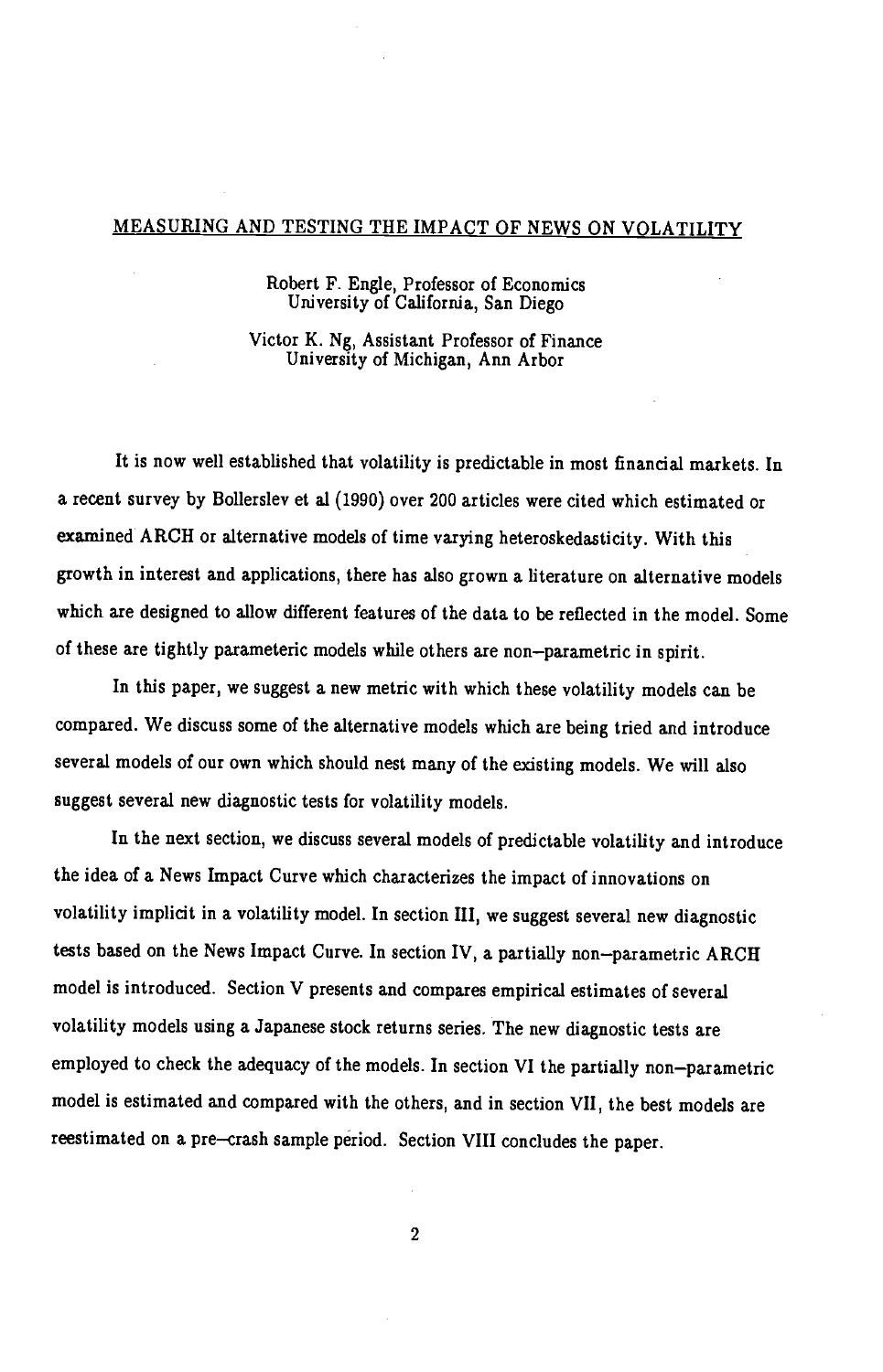## II: MODELS OF PREDICTABLE VOLATILITY

The conditional mean and variance of a time series  $\{y_t\}$  given a past information set,  $\mathcal{F}_{t-1}$ , are defined by

(1) 
$$
m_t = E(y_t | \mathcal{F}_{t-1}), h_t = V(y_t | \mathcal{F}_{t-1}), \epsilon_t = y_t - m_t
$$

where  $h_t$  is in general a non-negative random variable. The precise parametrization of this conditional variance function is however a matter of econometric specification just as is the specification of the mean.

In Engle (1982) several alternative formulations were discussed but the one developed in most detail was the  $p^{th}$  order autoregressive model:

$$
\text{(2)} \quad \mathbf{h}_{\mathbf{t}} = \omega + \sum_{i=1}^{p} \alpha_i \epsilon_{\mathbf{t} - i}^2
$$

which was generalized to the  $GARCH(p,q)$  model by Bollerslev (1986):

(3) 
$$
h_{t} = \omega + \sum_{i=1}^{p} \alpha_{i} \epsilon_{t-i}^{2} + \sum_{i=1}^{q} \beta_{i} h_{t-i}
$$

Apparently, the GARCH model is an infinite order ARCH model and often provides a highly parsimonious lag shape. Empirically these models have been very successful with the  $GARCH(1,1)$  the general favorite in the vast majority of cases. Furthermore, these applications typically reveal that there is a long term persistence in the effects of shocks in period t onto the conditional volatility in period t+s for large s. That is, there typically appears to be a unit root in the autoregressive polynomial associated with (2) or (3).

In spite of the apparent success of these simple parametrizations, there are some features of the data which these models are unable to pick out. The most interesting of these is the "leverage" effect emphasized by Nelson (1990) based on an argument by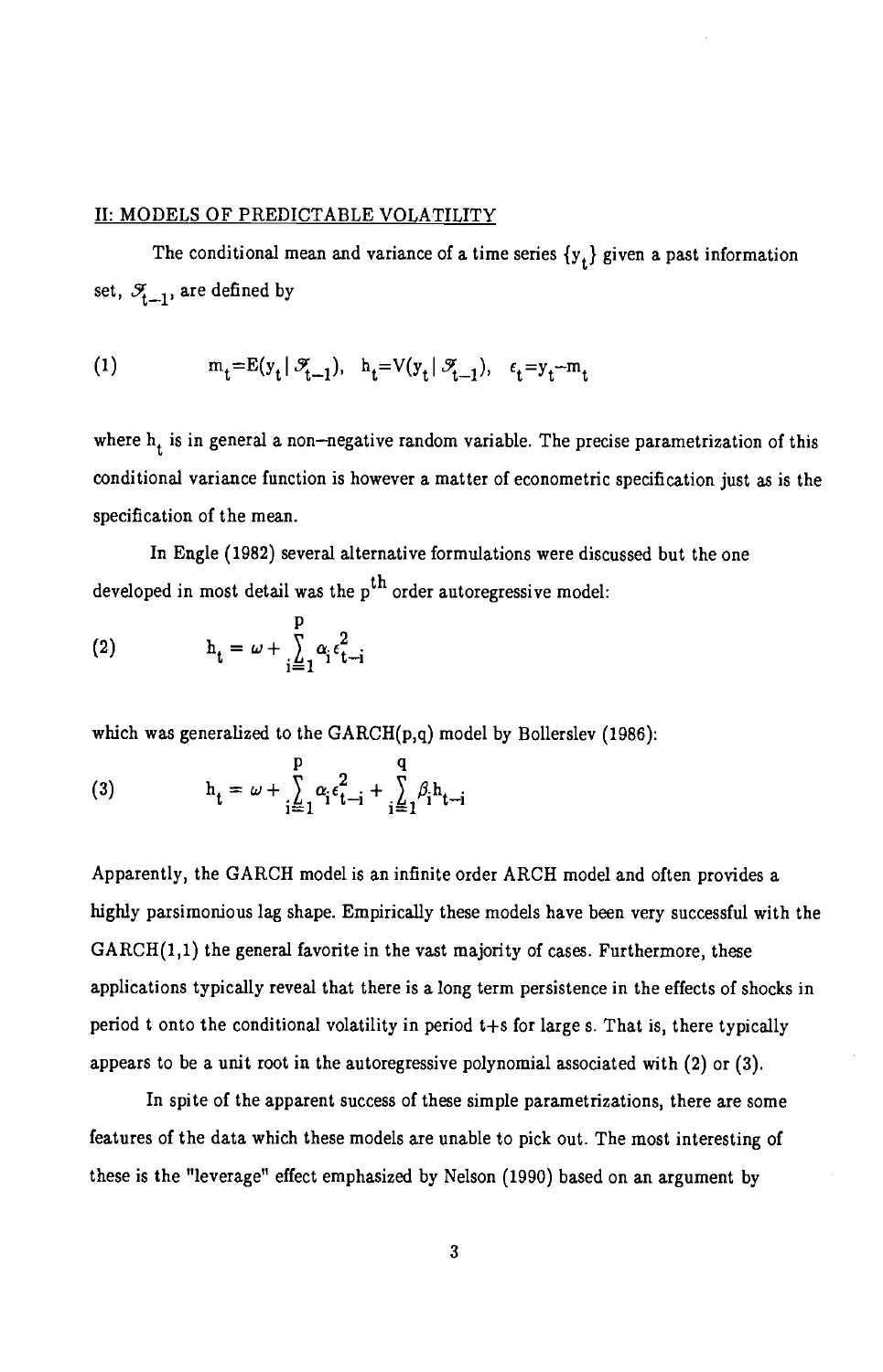Black(1976). Statistically, this effect says that negative surprises to asset markets increase predictable volatility more than positive surprises. Thus the conditional variance function ought not be constrainted to be symmetric in past  $\epsilon$ 's. Nelson (1990) proposed the exponential GARCH or EGARCH model:

(4) 
$$
\log h_t = \omega + \beta \cdot \log h_{t-1} + \gamma \cdot \frac{\epsilon_{t-1}}{h_{t-1}^{1/2}} + \alpha \left[ \frac{|\epsilon_{t-1}|}{h_{t-1}^{1/2}} - (2/\pi)^{1/2} \right]
$$

which is asymmetric because the level of  $\epsilon$  relative to its standard deviation is included with coefficient  $\gamma$  which would typically be negative reflecting that positive shocks generate less volatility all else being equal. Shocks are measured relative to their standard deviations. The use of absolute errors and logs increases the impact of large shocks on the next period conditional variance.

A comparison between the  $GARCH(1,1)$  model and the  $EGARCH(1,1)$  suggests an interesting metric in which to analyze all general forms of conditional heteroskedasticity. How does new information affect the next period variance? Holding constant the information dated t-2 and earlier, one can examine the implied relation between  $\epsilon_{t-1}$  and  $h_t$ . This curve might be called the News Impact Curve. In the GARCH model this curve is a quadratic centered on  $\epsilon_{t-1} = 0$ . For the EGARCH, it has its minimum at  $\epsilon_{t-1} = 0$  and is exponentially increasing in both directions but with different parameters. In particular, the relation for the EGARCH evaluated at a conditional variance h is:

(5) 
$$
h_{t} = A \cdot \exp\left[\frac{(\alpha + \gamma)}{h^{1/2}} \cdot \epsilon_{t-1}\right], \text{ for } \epsilon_{t-1} > 0, \text{ and}
$$

$$
h_{t} = A \cdot \exp\left[\frac{(\gamma - \alpha)}{h^{1/2}} \cdot \epsilon_{t-1}\right], \text{ for } \epsilon_{t-1} < 0
$$

$$
\text{where, } A \equiv h \cdot \exp[\omega - \alpha(2/\pi)^{1/2}]
$$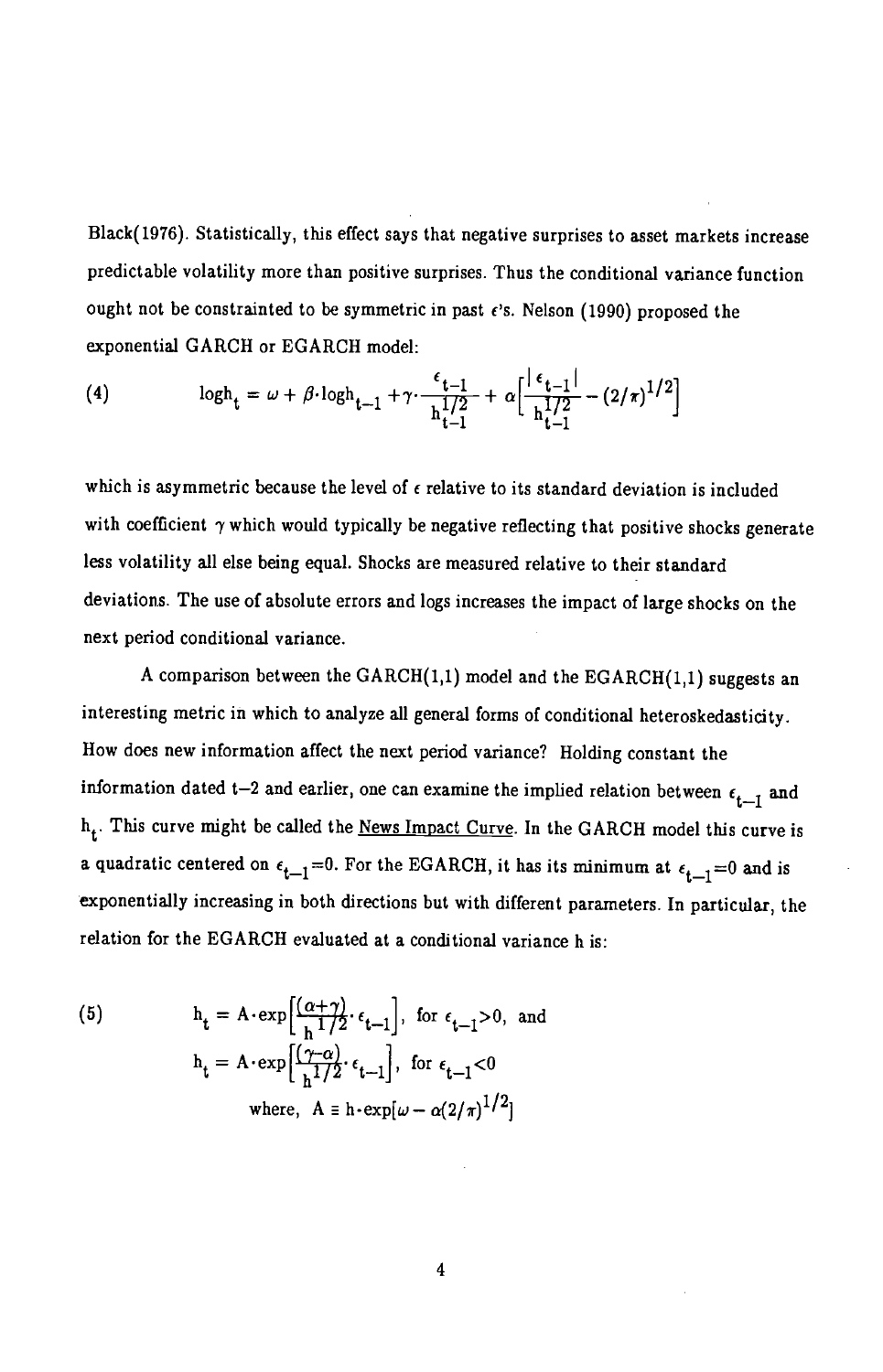In figure 1, these are compared with the GARCH(1,1) for  $\gamma$ <0 but  $\alpha + \gamma > 0$ . If the curves were extrapolated, the EGARCH would have the higher variance in both directions as the exponential curve eventually dominates the quadratic. Thus, from the News Impact Curve, the EGARCH model differs from the standard GARCH model in two main respects: [1] EGARCH allows good news and bad news to have a different impact on volatility while the standard GARCH model does not, and [2] EGARCH allows big news to have much more impact on volatility than the standard GARCH model.



FIGURE 1

The News Impact Curve can be examined for many other models. A great many of the alternatives are symmetric such as Schwert's (1990) standard deviation model:

(6) 
$$
h_t = \left[\omega + \sum_{i=1}^p \alpha_i |\epsilon_{t-i}| \right]^2
$$

which is quadratic in the news as is Bera and Lee (1989) augmented ARCH model. Other symmetric functions are implied by Engle and Bollerslev (1986) who fit both

$$
h_t = \omega + \alpha \left| \epsilon_{t-1} \right|^\gamma + \beta h_{t-1}
$$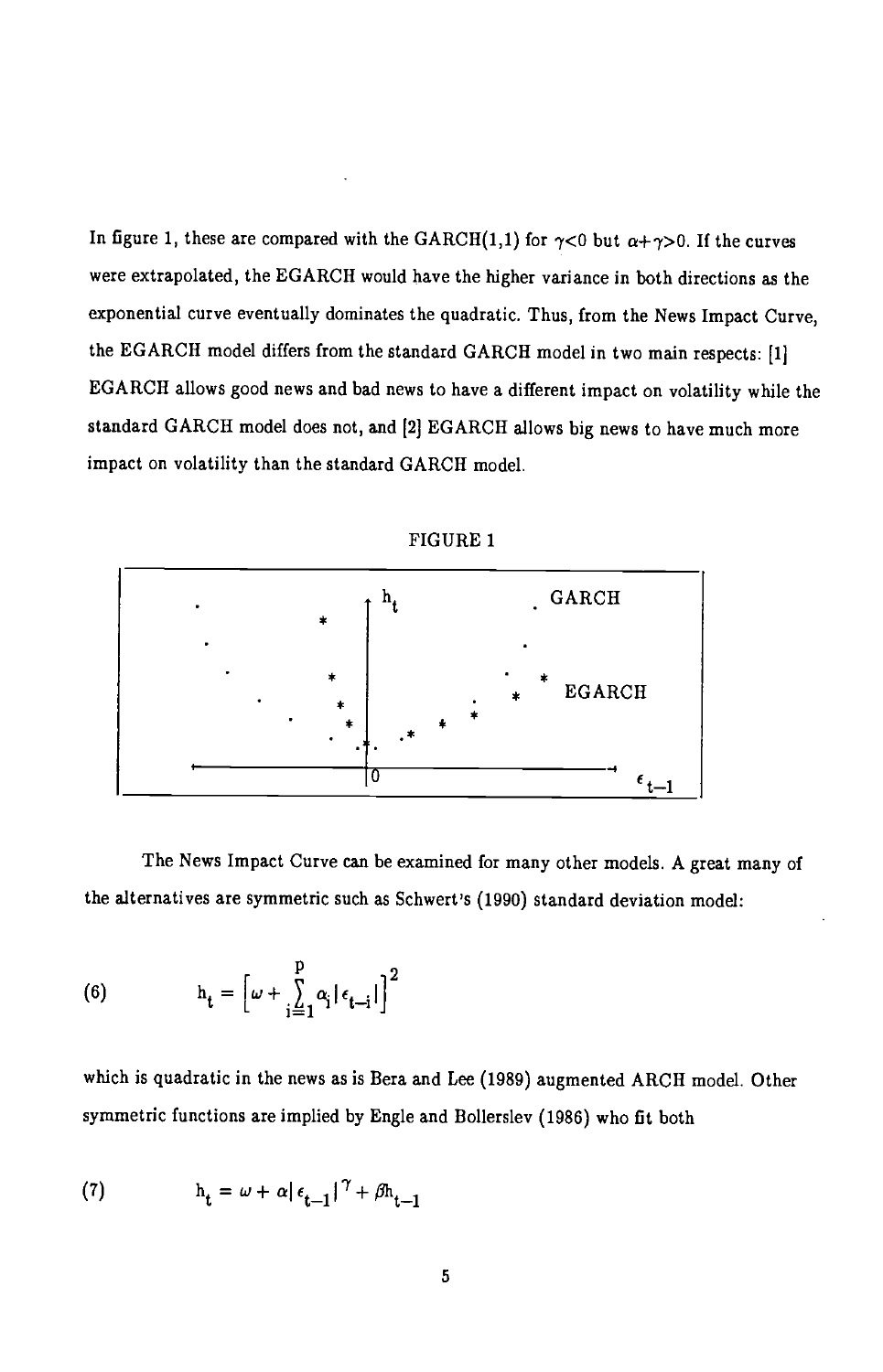(8) 
$$
h_t = \omega + \alpha [2\phi(\epsilon_{t-1}/\delta)^{-1}] + \beta h_{t-1}
$$
  
where  $\phi(\cdot)$  is the cumulative density function  
of a stand and normal

If  $\gamma$ <2 and if  $\delta$ >0, then both have a News Impact Curve which is symmetric but with reduced response to extreme news. This was found empirically. The multiplicative ARCH model of Mihoj (1987) and Geweke (1986) and Pantula (1986) relates the log of h to the log of lagged squared residuals. Thus the news impact response curve is given by:

(9) 
$$
h_t = A \cdot \epsilon_{t-1}^{2\alpha} \text{ where } A \text{ is a constant}
$$

which therefore has the same shape as that in (7) although it goes automatically through the origin which appears to be a drawback to this model discussed by Engle and Bollerslev (1986a). Similarly, Higgins and Bera (1990) introduce a non—linear ARCH model which has a constant elasticity of substitution between terms in an ordinary ARCH model or GARCH model. Again this implies a power function as in (7) and (9). Finally, Friedman and Kuttner (1990) introduce a modified ARCH model which gives smaller coefficients to large residuals for the purpose showing that large shocks have lower persistence than small shocks. A similar finding was illustrated by the options pricing results in Engle and Mustafa (1989) and Schwert (1990). In each case, the extreme portions of the News Impact Curve are reduced in this specification.

To allow an asymmetric impact response curve centered at a non-zero  $\epsilon_{t-1}$ , other extensions are needed. Possibly the simplest is proposed by Engle (1990) which simply allows the minimum of the News Impact Curve for the GARCH model to lie other than at the origin. The model called the asymmetric GARCH or AGARCH model is

(10) 
$$
h_t = \omega + \alpha (\epsilon_{t-1} + \gamma)^2 + \beta h_{t-1} = \omega^* + \alpha \epsilon_{t-1}^2 + \gamma^* \epsilon_{t-1} + \beta h_{t-1}
$$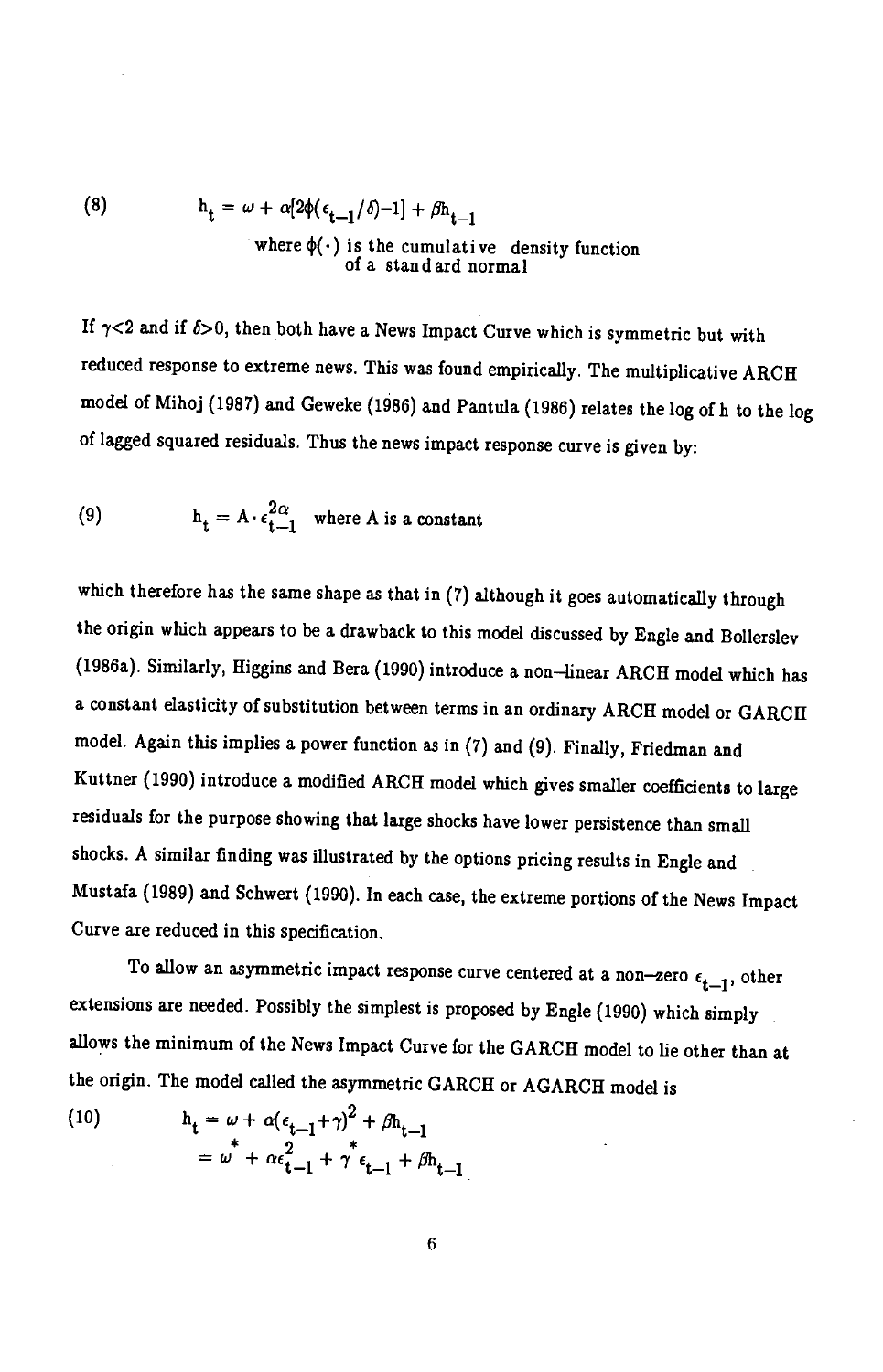where  $\omega^* = \omega + \alpha \gamma^2$  and  $\gamma^* = 2\alpha \gamma$ . By the Black or leverage effect we expect and find the  $\gamma$  and  $\gamma^{*}$  are negative so that the minimum of the News Impact Curve lies to the right of the origin at  $\epsilon_{t-1} = -\gamma$ . Notice that even though  $\epsilon$  can be large, it cannot drive the conditional variance negative as long as the square is in the specification as well. The Schwert (1990) specification will give this formulation as well.

A closely related model which allows the minimum point of the News Impact Curve to depend upon the standard deviation, is called the Non—linear asymmetric GARCH or NGARCH. It is formulated as:

(11) 
$$
h_t = \omega + \beta h_{t-1} + \alpha (\epsilon_{t-1} + \gamma h_{t-1}^{1/2})^2
$$

The minimum of the News Impact Curve of the NGARCH model is at  $\epsilon_{t-1} = (-\gamma) \cdot h_{t-1}^{1/2}$ which is also to the right of the origin when  $\gamma$  is negative.

Following Nelson's lead, a VGARCH model can also be formulated as:

 $\sim$ 

(12) 
$$
h_t = \omega + \beta h_{t-1} + \alpha (\epsilon_{t-1}/h_{t-1}^{1/2} + \gamma)^2
$$

where the name VGARCH comes from the representation of  $\epsilon/h^{1/2}=v$ . Interesting enough, the minimum of the News Impact Curve of the VGARCH model is also at  $\epsilon_{t-1}$  =  $(-\gamma) \cdot h_{t-1}^{1/2}$ . However, the slope of this News Impact Curve is different from that of NGARCH model.

Another important suggestion initially proposed by Glosten, Jaganathan and Runkle (1989) and more recently analyzed by Zakoian (1990), allows both sides of the GARCH News Impact Curve to have different slopes. The model is:

(13) 
$$
h_{t} = \omega + \beta h_{t-1} + \alpha \epsilon_{t-1}^{2} + \gamma S_{t-1}^{-} \epsilon_{t-1}^{2}, \qquad S_{t}^{-} = 1 \text{ if } \epsilon_{t} < 0, S_{t}^{-} = 0 \text{ otherwise}
$$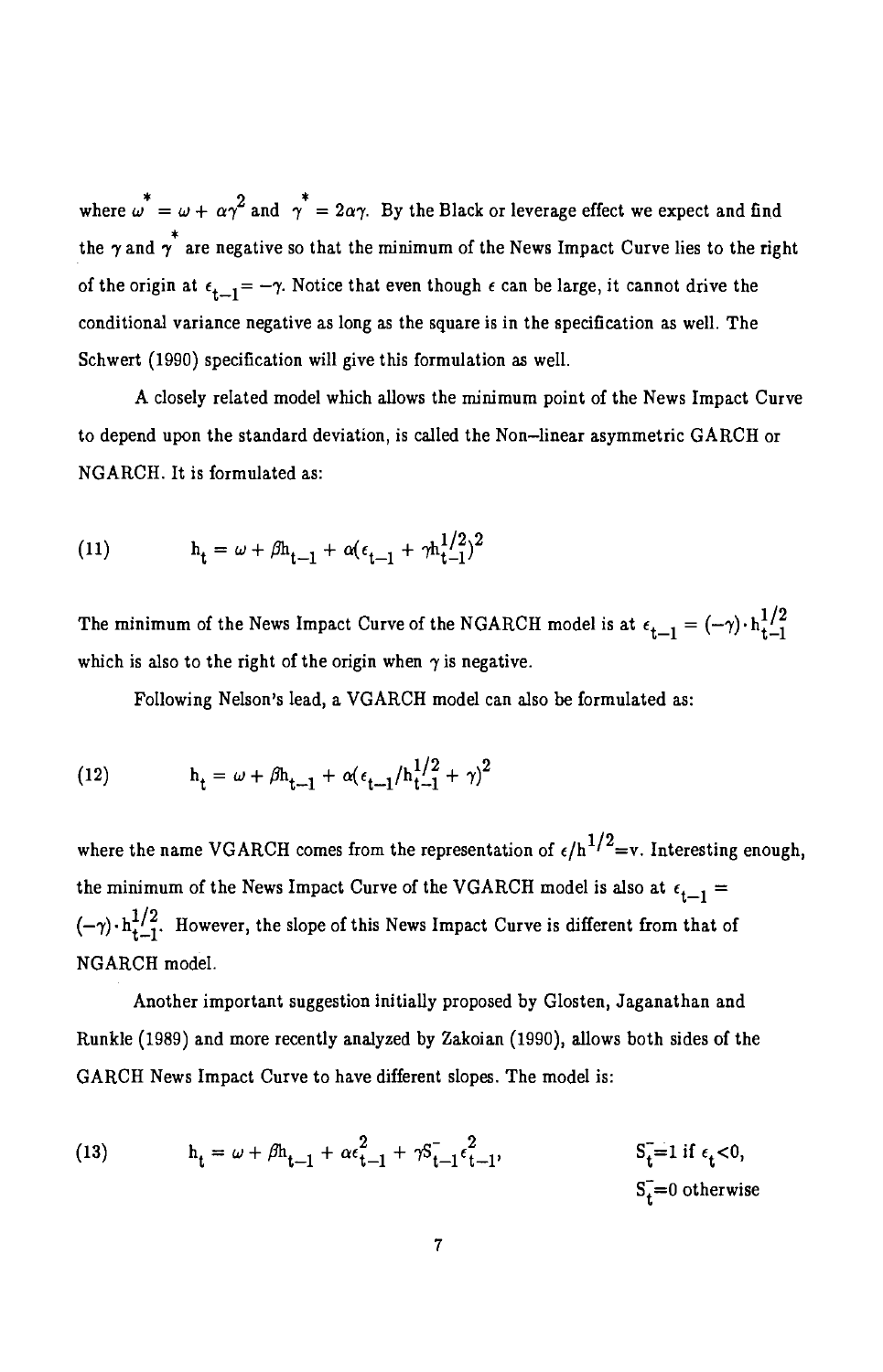In figure 2, the News Impact Curve is plotted for the GJR model and the non centered AGARCH model.





Finally, there are several papers which have used non— parameteric approaches to the specification and estimation of ARCH models. In some cases, these have started with squared residuals and in others even more generous parameterizations are allowed. See for examples, Pagan and Schwert (1990), Galant, Hsieh and Tauchen (1990), and Gourioux and Monfort (1990). In each case, the non—parameteric procedure forces a short lag structureto be used, and in most cases, the heteroskedasticity in the residuals of the squared error regression is not acknowledged in the estimation procedure which leads to inefficient estimation within the class.

# III: DIAGNOSTIC TESTS BASED ON THE NEWS IMPACT CURVE

As we have discussed in section II, implicit in any choice of volatility model is a particular News Impact Curve. The standard GARCH model has a News Impact Curve which is symmetric and centered at  $\epsilon_{t-1}=0$ . That is, positive and negative surprises of the same magnitude would produce the same amount of volatility. Also, larger innovations would create more volatility at a rate proportional to the square of the size of the innovation. If, in fact, a negative innovation casuses more volatility than a positive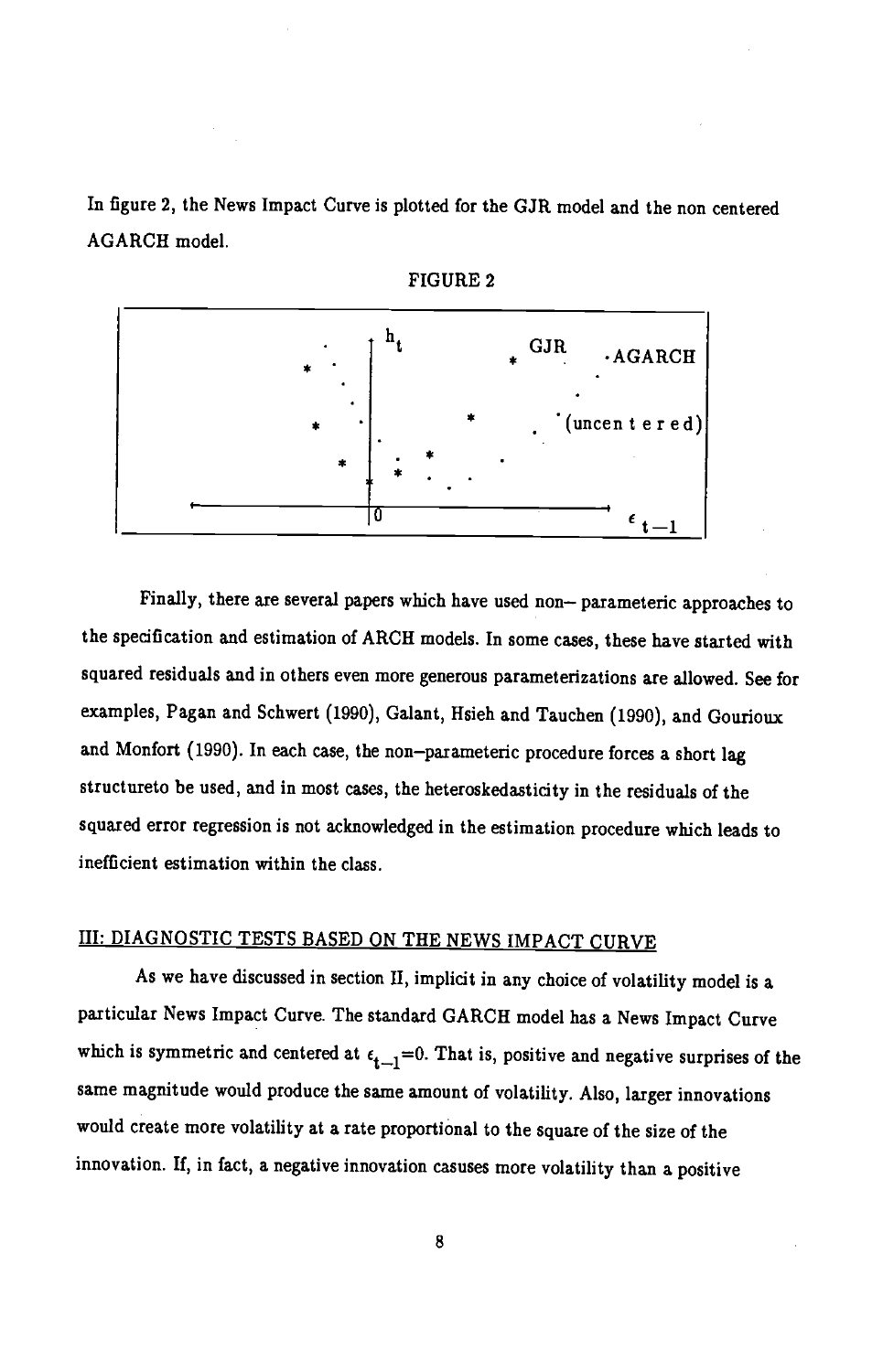innovation of the same size, then the GARCII model will under—predict the amount of volatility following bad news and over—predict the amount of volatility following good news. Furthermore, if large innovations cause more volatility than would be allowed by a quadratic function, then the standard GARCH model will also under—predict volatility after a large shock and over—predict volatilty after a small shock. These observations suggest at least three new diagnostic tests for volatility models which we will call the Sign—Bias Test, the Negative—Size—Bias Test, and the Positive—Size—Bias Test. A variety of closely related tests can also be created using the same approach and these tests can be carried out individually or jointly. All these tests can also be applied to other volatility models.

Each of these test statistics examines whether the squared standardized residuals are indeed independent and identically distributed. If there is information in  $\epsilon_{t-1}$  which could predict these residuals, then the variance process was misspecified. Defining

$$
v_t = e_t / \sqrt{h_t}
$$
, for  $y_t = y_t + e_t$ ,  $\hat{h}_t$  = estimated conditional variance

and letting  $z_{t-1}$  be a vector of measurable functions of the past information set including  $e_{t-1}$  in particular, then it is proposed to run the regression:

(14) 
$$
v^2_{t} = a + z_{t-1}b + \nu_t.
$$

Intuitively, if the model is correctly specified, then b=0 and  $\nu_i$  is iid. Thus t-statistics and F—statistics on b should have the familiar limiting distributions. By selecting different measures of z, the different tests are constructed. By testing one variable at a time, tests are formulated against a particular alternative, and by allowing several z's, joint tests are constructed. The exact limiting distribution will be discussed after the tests are introduced.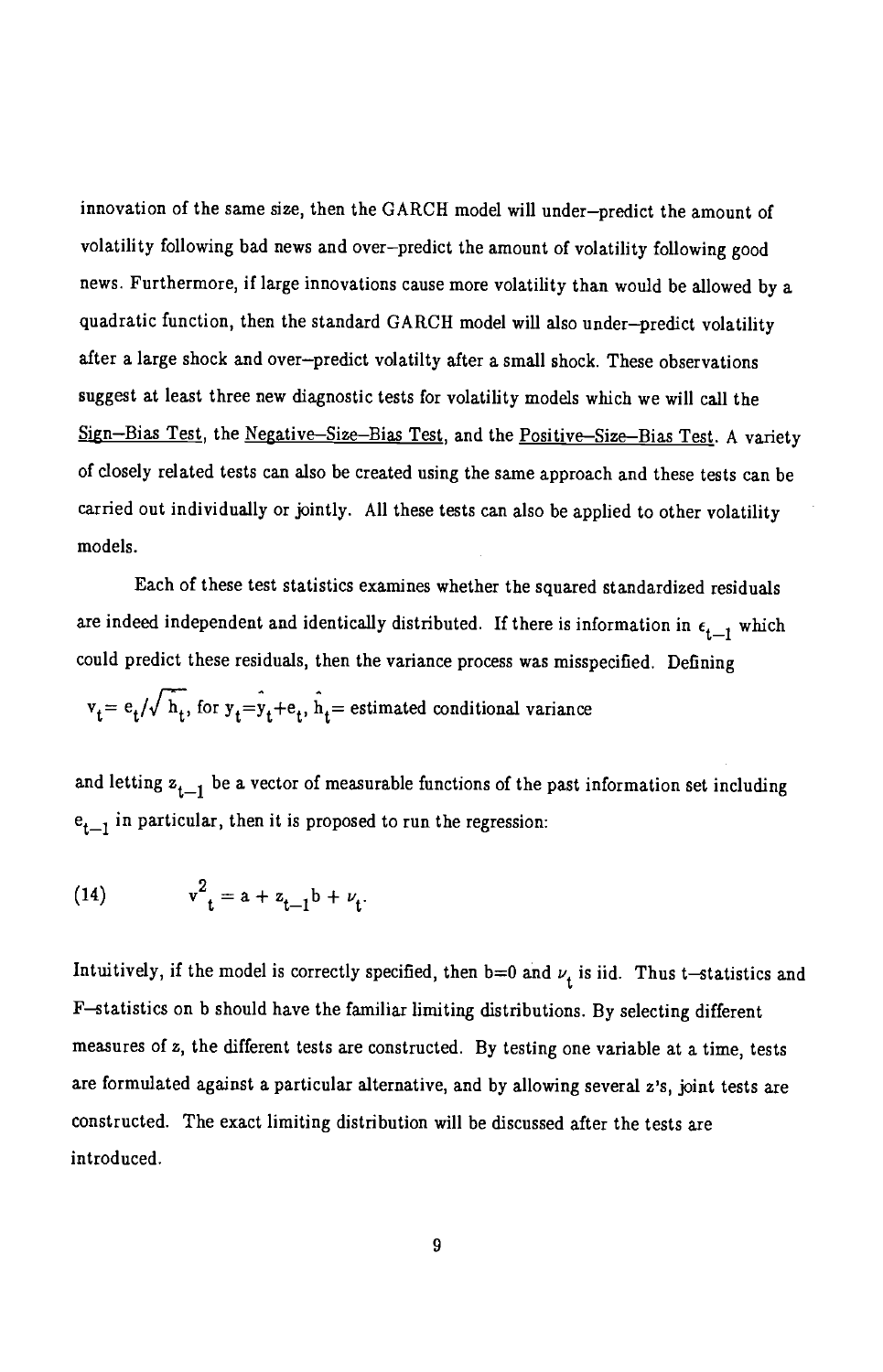As the names suggest, the Sign—Bias Test focuses on the different impacts that positive and negative innovations have on volatility which are not predicted by the null volatility model. The Negative—Size—Bias Test focuses on the different impacts that large and small negative innovations would have on volatility which are not predicted by the null model. The Positive—Size—Bias Test focuses on the different impacts that large and small positive innovations would have on volatility which are not explained by the null model. It is important to distinguish between positive and negative innovations while examining the "size" effect as an important piece of bad news might have very different impact on volatility than an important piece of good news.

Let  $S_t^-$  be a dummy variable that takes a value of 1 if  $\epsilon_{t-1}$  is negative and zero otherwise. The Sign—Bias Test Statistic, is defined as the t—ratio for the coefficient b in the regression equation:

(15) 
$$
v_t^2 = a + b \cdot S_t^- + z_{t-1} \gamma + \nu_t
$$

where there may be one or more other variables  $z_{t-1}$  in the regression.

The Negative Size-Bias test statistic, is defined as the t—ratio of the coefficient b in the OLS regression:

(16) 
$$
v_t^2 = a + bS_t^{\dagger} \epsilon_{t-1} + z_{t-1} \gamma + \nu_t
$$

This test examines whether the more extreme negative  $\epsilon$ 's are associated with more extreme biases. The corresponding Positive Size—Bias test statistic is defined as the t-ratio of the coefficient b in the same regression equation with  $S_t^+ \equiv 1-S_t^-$  as

(17) 
$$
v^2_t = a + bS_t^+ \epsilon_{t-1} + z_{t-1} \gamma + \nu_t
$$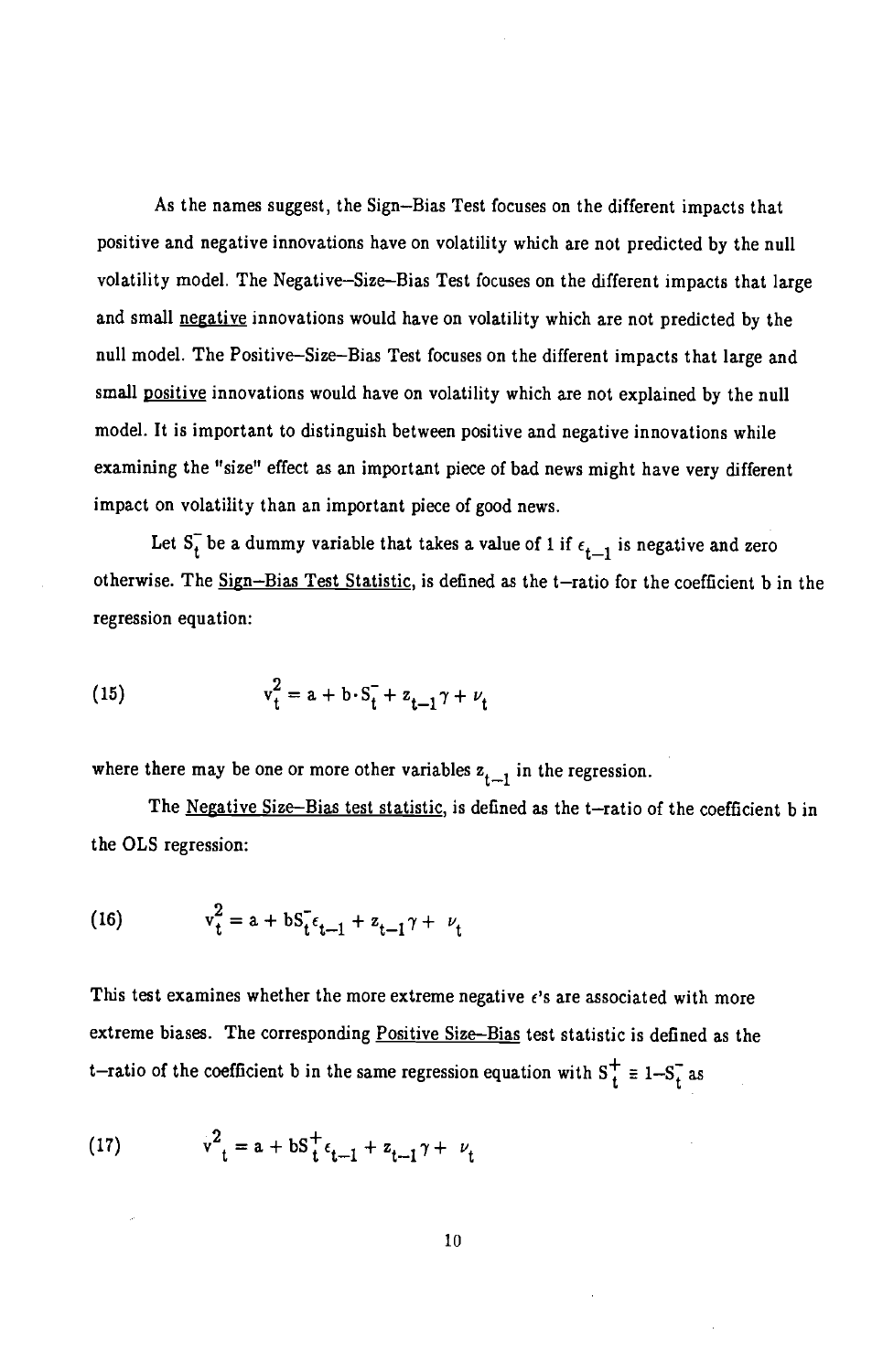Alternatively, we can examine even more extreme values of  $\epsilon$  for particular biases. One approach is to use a variable such as  $S_t^2$ , Another is to define the order statistics of  $\epsilon_{t-1}$  so that  $D_t^{\alpha}$  is the  $\alpha^{th}$  percentile of the set of  $\{\epsilon_t\}$ . For example, regressions including either  $S_{t}^{-2}$  or  $D_{t}^{10}$  would be particularly sensitive to the volatility following extreme negative innovations.

These diagnostic test statistics can also be used as summary statistics on the raw data to explore the nature of conditional heteroscedasticity in the data series without first imposing a volatility model. In this case,  $\epsilon_t$  and  $v_t$  would simply be defined as follows:

$$
\epsilon_t \equiv y_t - \mu
$$
  
\n
$$
v_t \equiv \epsilon_t / \sigma
$$

where  $\mu$  and  $\sigma$  are the unconditional mean and standard deviation of  $y_t$  respectively. Using these  $\epsilon_t$ 's and  $v_t$ 's, the five summary statistics can be computed based on the regression analyses described above.

Finally, the model can be subjected to all of these tests at once by running the regression:

$$
v^{2}{}_{t} = a + b_{1}S_{t}^{-} + b_{2}S_{t}^{-}\epsilon_{t-1} + b_{3}S_{t}^{+}\epsilon_{t-1} + b_{4}S_{t}^{-}\epsilon_{t-1}^{2} + b_{5}S_{t}^{+}\epsilon_{t-1}^{2}
$$

$$
+ b_{6}D_{t}^{10} + b_{7}D_{t}^{90} + \nu_{t}
$$

and testing that all the b's are equal to zero. This can be simply  $TR^2$  or the F statistic for the regression. As there is collinearity among these regressors, the most powerful test against some alternative will not be the joint test. In practice, the use of the first three of these terms seems adequate to reveal the biases in a wide class of heteroskedastic functions for the data set in this study.

In this paper four test statistics will be reported for each model. The regression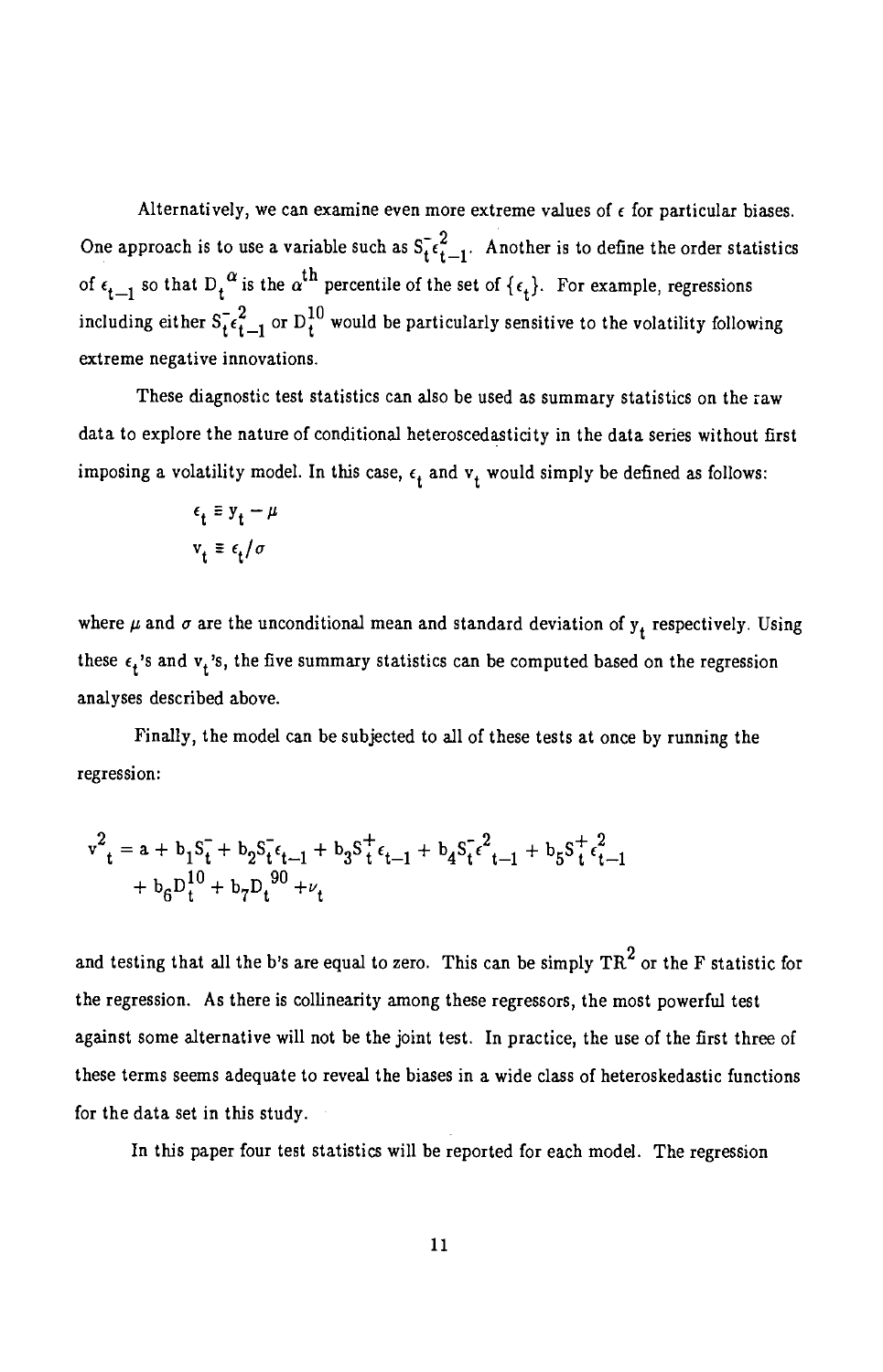(18) 
$$
v^2_{t} = a b_1 S_t + b_2 S_t \epsilon_{t-1} + b_3 S_t^+ \epsilon_{t-1} + \nu_t
$$

is computed and the t-ratios for  $b_1$ ,  $b_2$  and  $b_3$  are called the sign bias, the negative size bias and the postitive size bias tests respectively. The joint test is the F statistic from ; this regression which is presented along with its p-value. Finally, three other versions are computed but only reported when they reveal a different behavior. To test the extremes of the size bias, the D<sup>10</sup> and D<sup>90</sup> are entered into (18); alternatively D<sup>5</sup> and D<sup>95</sup>, are added to (18); finally rather than the order statistics,  $S_1^-\epsilon_{t-1}^2$  and  $S_1^+\epsilon_{t-1}^2$  are added to (18). Each of these regressions has 5 coefficients. If the p value is smaller than the joint one for (18), this fact is noted.

The exact asymptotic distribution of the tests can be derived by considering the LM test as presented in Godfrey(1979) or Engle(1984). Suppose

$$
h_t = h(x_{t-1}\gamma + z_{t-1}^*\varphi)
$$

and we wish to test that  $\varphi=0$ . Letting  $\gamma$  be the MLE of  $\gamma$  when  $\varphi=0$  and h, be the estimated variance for observation t, and  $e_t$  the estimated residual, then the LM test is

(19) 
$$
\xi_{LM} = TR^2 \text{ of the regression}
$$

$$
e_t^2 / \hat{h}_t = a + x_{t-1} [\hat{h}_t^i / \hat{h}_t] c + z_{t-1}^* [\hat{h}_t^i / \hat{h}_t] b + \nu_t
$$

where  $\hat{h}_i$  is the scalar derivative of  $h_i$ . When the null hypothesis is true, the scores satisfy a central limit theorem, and the information matrix converges in probability to a constant, then:

$$
\xi_{LM} \rightarrow \chi_k^2
$$

where k is the number of variables in  $z_{t-1}$ . The difference between the regressions in (19) and (14) is mainly in the omission of the term in  $x_{t-1}$ . As the  $R^2$  can only be decreased by omitting a set of variables, the distribution of the test statistics from (14) will be less than or equal to the LM test statistic and therefore will have a size less than or equal to the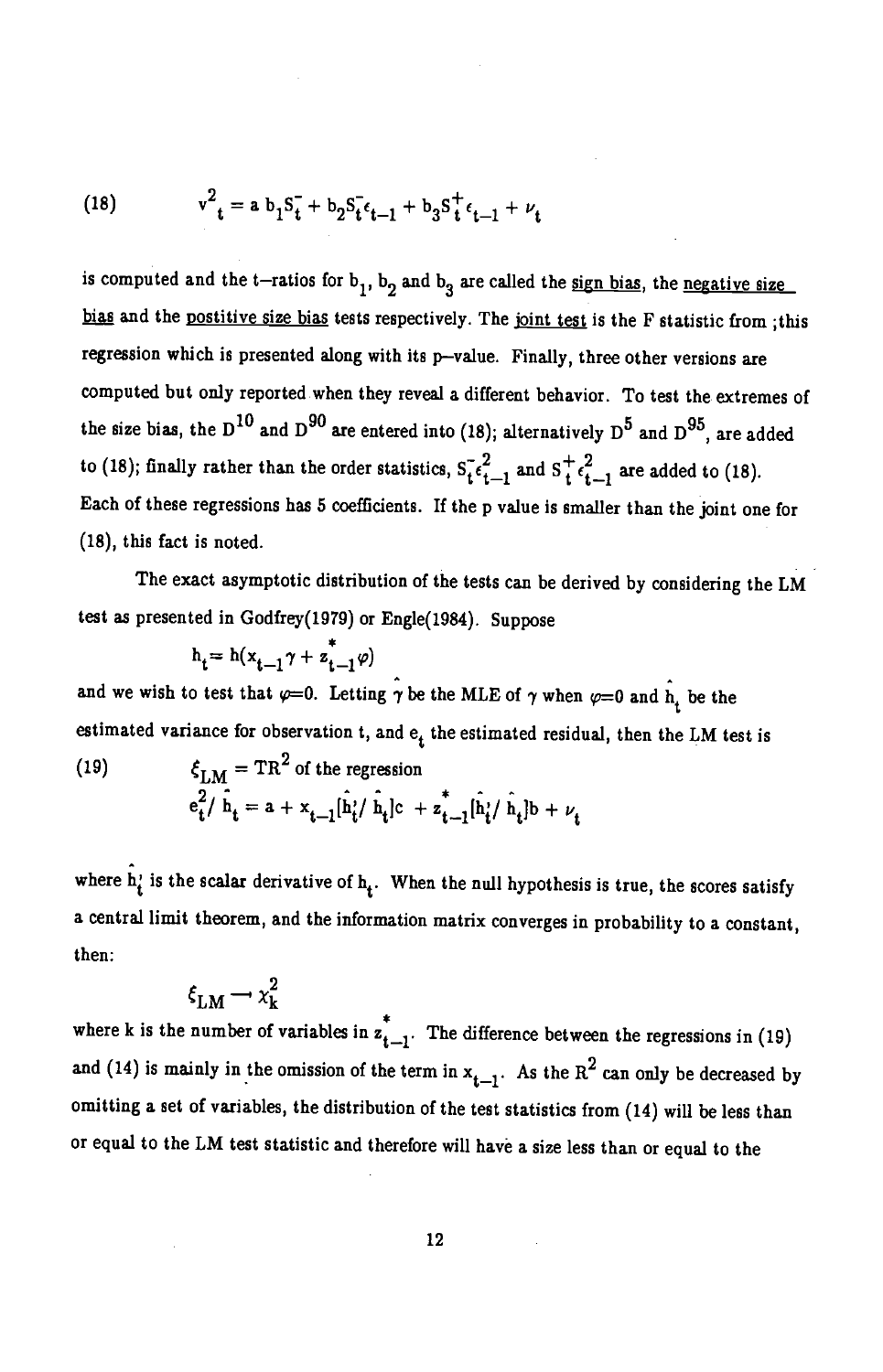nominal size. That is,  $TR^2$  from (14) will have a limiting distribution which is less than or equal to a chi square with degrees of freedom equal to the number of variables in  $z_{t-1}$ . While it would be easy to construct a test which has the correct asymptotic size, the test would have different variables depending on which model was taken as the null. If the goal is to be certain that the model is able to mimic the observed movements in conditional heteroskedasticity, then the tests described above are natural.

The second implication of the LM derivation is the choice of variables to use for  $z_{t-1}$ . To find an optimal test against an alternative  $z^*$ , one should use  $z = z^*[\hat{h}_i/\hat{h}_t].$ Corresponding to any test z, the implied alternative is  $z^* = z/[\hat{h}_i/\hat{h}_i]$ .

## IV A PARTIALLY NON—PARAMETRIC NEWS IMPACT MODEL

It may well be that no simply parameterized model will pass all of these diagnostic tests. Hence it is appropriate to seek non—parametric models which allow all of these properties to be determined by the data directly. In particular, if the News Impact Curve is the object of the analysis, then it is natural to estimate it non—parametrically. In this section, a simple version of this model is suggested. Because of the long memory characteristic of most variance processes, the decay parameter is specified parametrically. This mixture of parametric and non—parametric parts is labeled partially parametric to distinguish it from Engle and Gonzalez(1990).

Let the range of  $\{\epsilon_t\}$  be divided into m intervals with break points  $\tau_i$ . Let m<sup>-</sup> be the number of intervals less than zero and  $m<sup>+</sup>$  be the number of positive intervals so that  $m = m^+ + m^-.$  Denote these boundaries by the numbers  $\{\tau_{-m}^-, \dots, \tau_{-1}, \tau_0, \tau_1, \dots, \tau_m^-\}$ . These intervals need not be equal in size and there need not be the same number on each side of  $\tau_0$ . For convenience and the ability to test symmetry,  $\tau_0 = 0$  is a natural selection. Now define -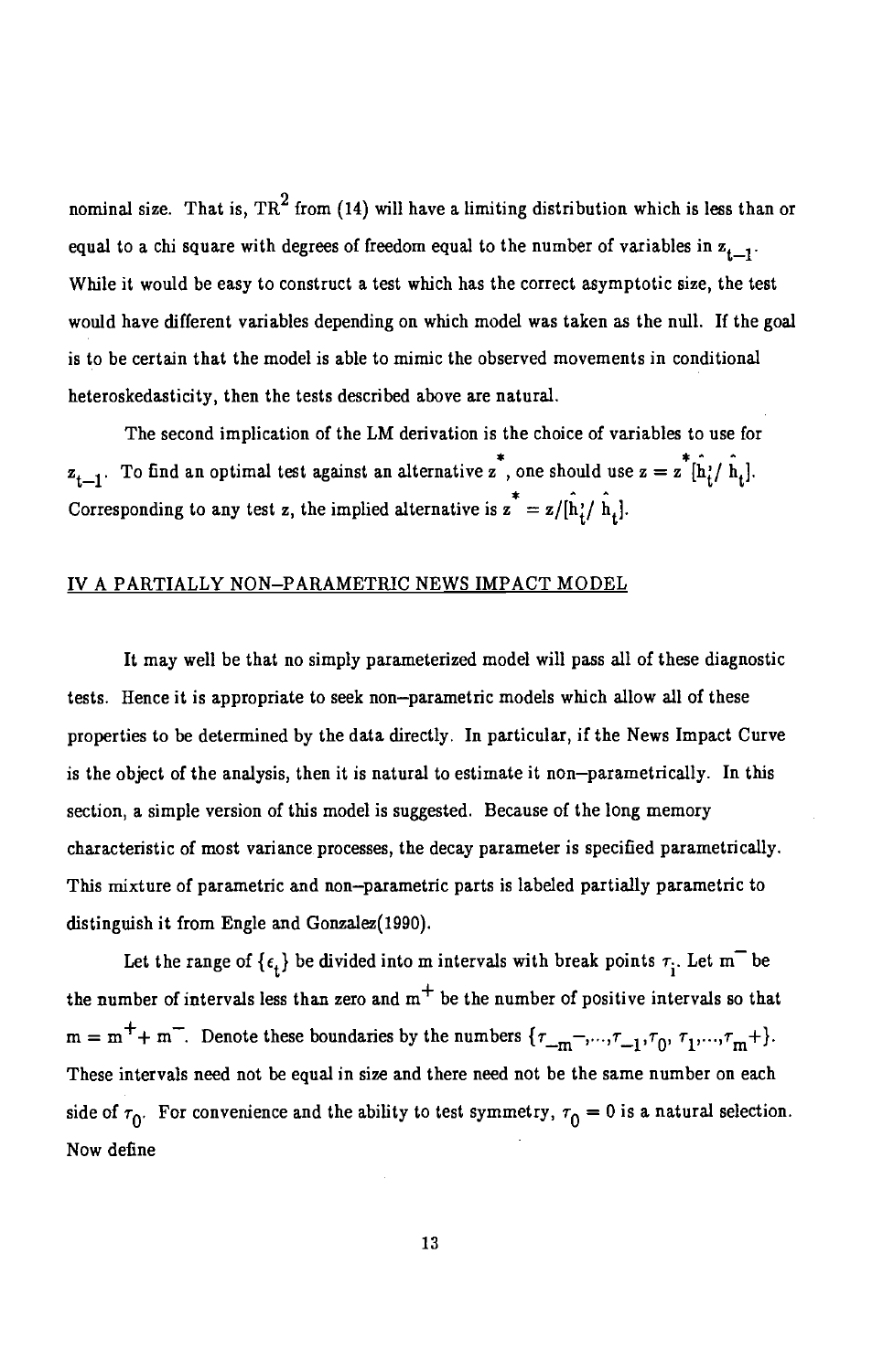$$
P_{it}=1\ \text{if}\ \epsilon_{t-1} \texttt{>}\tau_i\text{, and}\ N_{it}=1\ \text{if}\ \epsilon_{t-1} \texttt{<}\tau_{-i}\text{.}
$$

Then a piecewise linear specification of the heteroskedasticity function is

(20) 
$$
\mathbf{h}_{t} = \omega + \beta \mathbf{h}_{t-1} + \sum_{i=0}^{m^{+}} \theta_{i}^{i} \mathbf{P}_{i} (\epsilon_{t-1} - \tau_{i}) + \sum_{i=0}^{m^{-}} \delta_{i}^{i} \mathbf{N}_{i} (\epsilon_{t-1} - \tau_{-i})
$$

This functional form is guaranteed to be continuous and is really a linear spline with knots at the  $\tau_i$ . Between 0 and  $\tau_1$  the slope will be  $\theta_0$  while between  $\tau_1$  and  $\tau_2$  it will be  $\theta_0+\theta_1$ , and so forth. Above  $\tau_{m}$ +, the slope will be the sum of all the  $\theta$ 's. Clearly, the shape will be monotonic if the partial sums at each point are of the same sign.

As the sample becomes larger, it is possible and desirable to increase m to obtain more resolution. This is an example of the method of sieves approach to non—parametric estimation. A larger value of m can be interpreted as a smaller bandwidth which will give. lower bias and higher variance to each point on the curve. If m is increased slowly as a function of sample size, the procedure should asymptotically give a consistent estimate of any News Impact Curve. In this case however, the rate of convergence and the standard errors may be different from standard maximum likelihood results. On the other hand, if m is held fixed, then the estimator will only produce a consistent estimate of the News Impact Curve if (20) is correctly specified. In such a case, the standard errors will be given in their usual form.

It should of course be pointed out that although the specification in (20) is capable of generating a wide range of News Impact Curves, it is very simple with respect to the impact of older information. All information is assumed to decay in an exponential fashion with decay rate  $\beta$ . News affects volatility in the same way in the long run as in the short run. Obviously other terms could be added but this would substantially increase the computaionai complexity.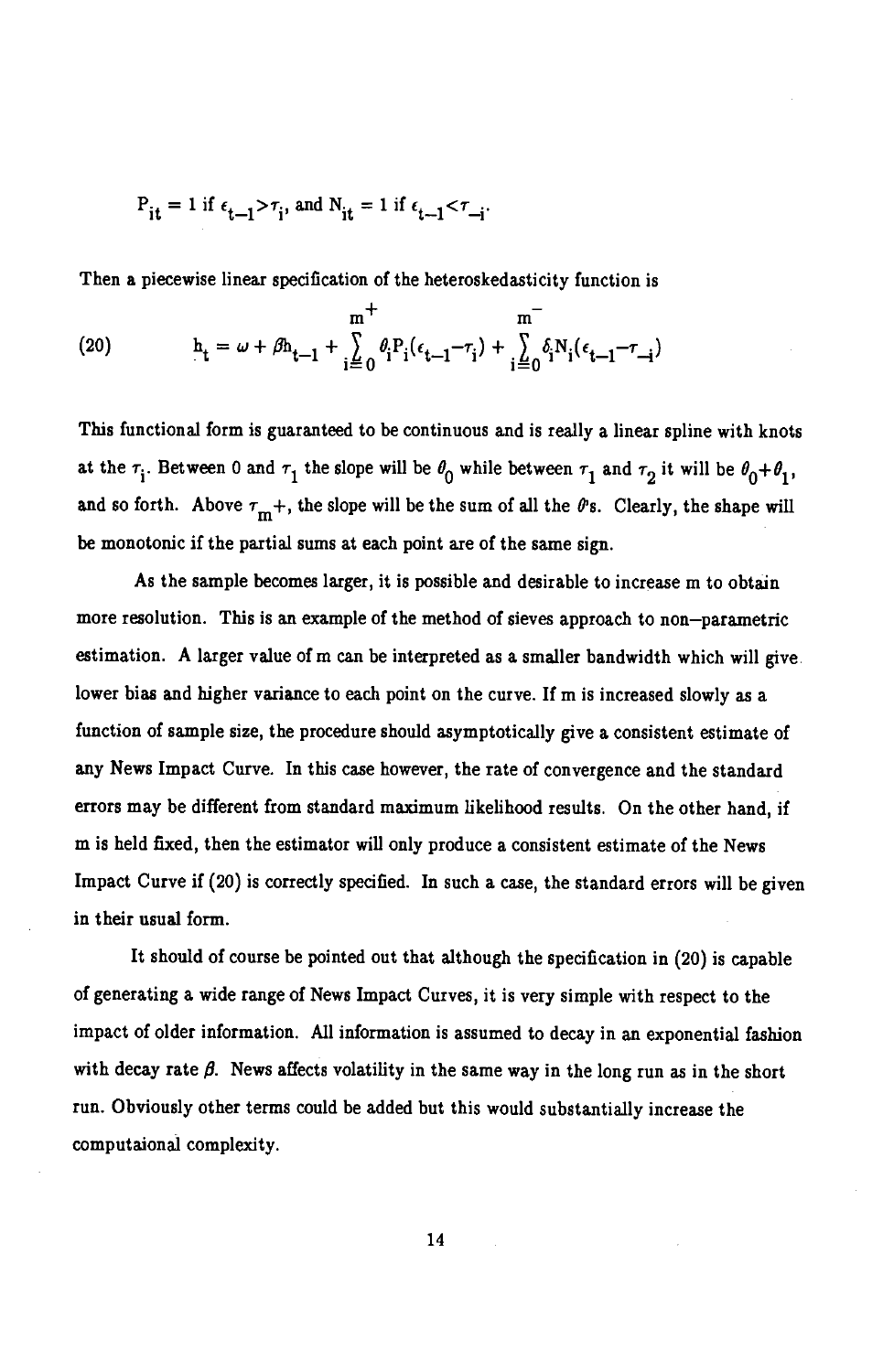Two simple approaches to choosing the  $\tau_i$  could be used. They could be unequally spaced based on for example the order statistics, or they could be equally spaced. In the example here, equally spaced bins were used with break points at  $\sigma i$  for  $i = 0, \pm 1, \pm 2, \pm 3, \pm 4$ where  $\sigma$  is the unconditional standard deviation of the dependent variable. Thus:

(21) 
$$
h_{t} = \omega + \beta h_{t-1} + \sum_{i=0}^{m} \theta_{i} P_{it-1}(\epsilon_{t-1} - i\sigma) + \sum_{i=0}^{m} \delta_{i} N_{it-1}(\epsilon_{t-1} + i\sigma)
$$

 $m^+= m^-= 4$  so that there are 10 coefficients in the News Impact Curve.

Figure 3 below gives an example of the graph of a Partially Non—parametric or PNP News Impact Curve.



### FIGURE 3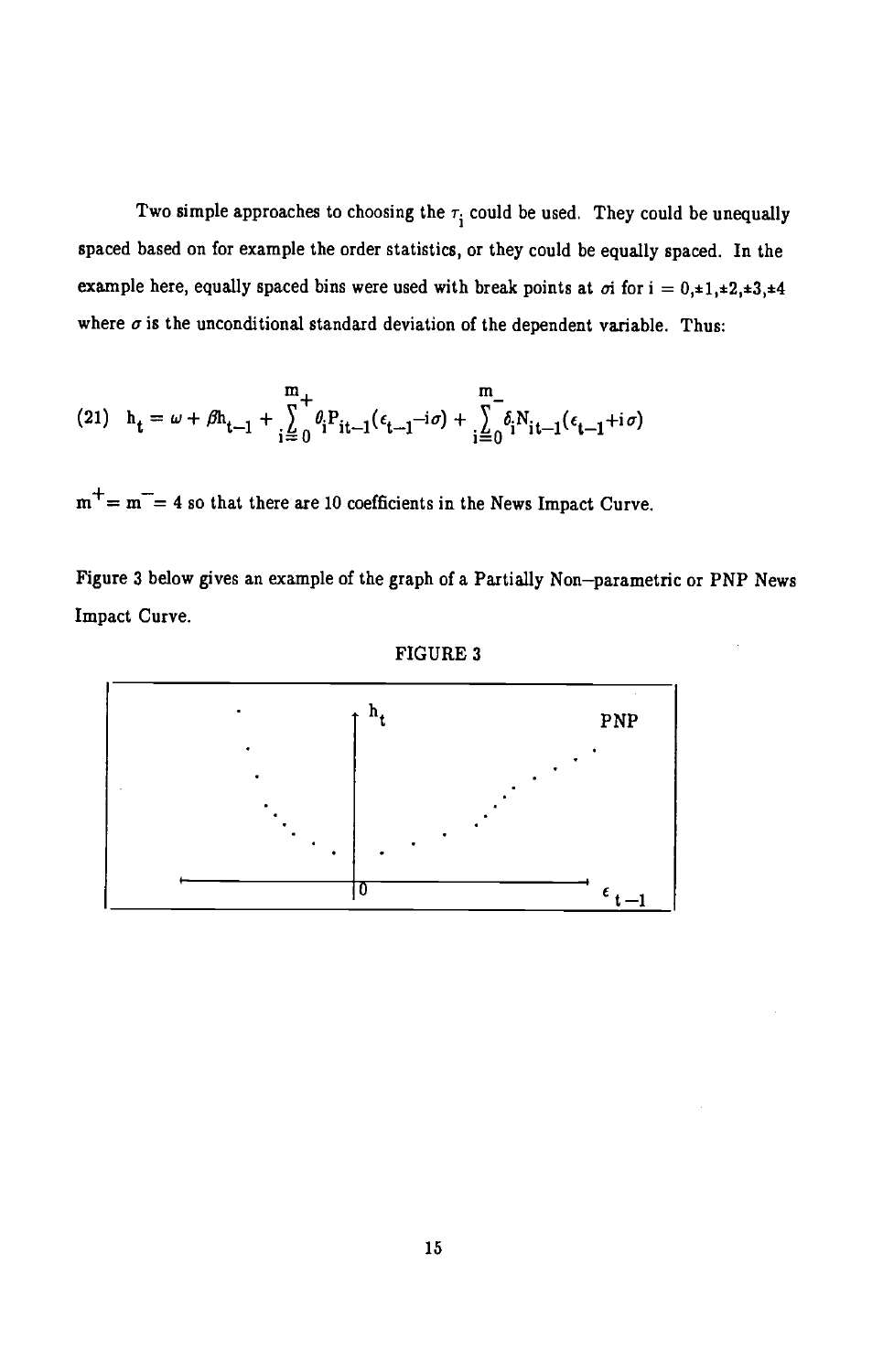## V: ESTIMATION OF JAPANESE STOCK RETURN VOLATILITY: 1980—1988

To compare and demonstrate the empirical properties of some of the above mentioned volatility models, we apply these models to the daily returns series of the Japanese TOPIX index. The data were obtained from the PACAP Databases provided by the Pacific Basin Capital Market Research Center at the University of Rhode Island. In this section, we will report our estimation and testing results for the parametric models for the full sample period from January 1, 1980 to December 31, 1988. In the next section, we estimate conditional volatility and the News Impact Curve using a non—parametric approach, and compare the News Impact Curve obtained from the non—parametric method to those obtained from the various parametric volatility models. In section seven, we check the robustness of our results by reestimating some of our models using a shorter sample period from January 1, 1980 to September 30, 1987.

As our focus is on the conditional variance rather than the conditional mean, we concentrate on the unpredictable part of the stock returns obtained through a procedure similar to the one in Pagan and Schwert (1990). The procedure involves a Day—of—the week effect adjustment and an autoregressive regression removing the predictable part of the return series.

Let  $y_t$  be the daily return of the TOPIX index for day t. We first regressed  $y_t$  on a constant and five day—of—the-week dummies (for Tue, Wed, Thur, Fri, and Sat) to get the residual,  $u_t$ . The  $u_t$  was then regressed against a constant and  $u_{t-1}$ , ..,  $u_{t-6}$  to obtained the residual,  $\epsilon_t$ , which is our unpredictable stock return data.

The results for the above adjustment regressions and some summary statistics for our unpredictable stock return series are reported below: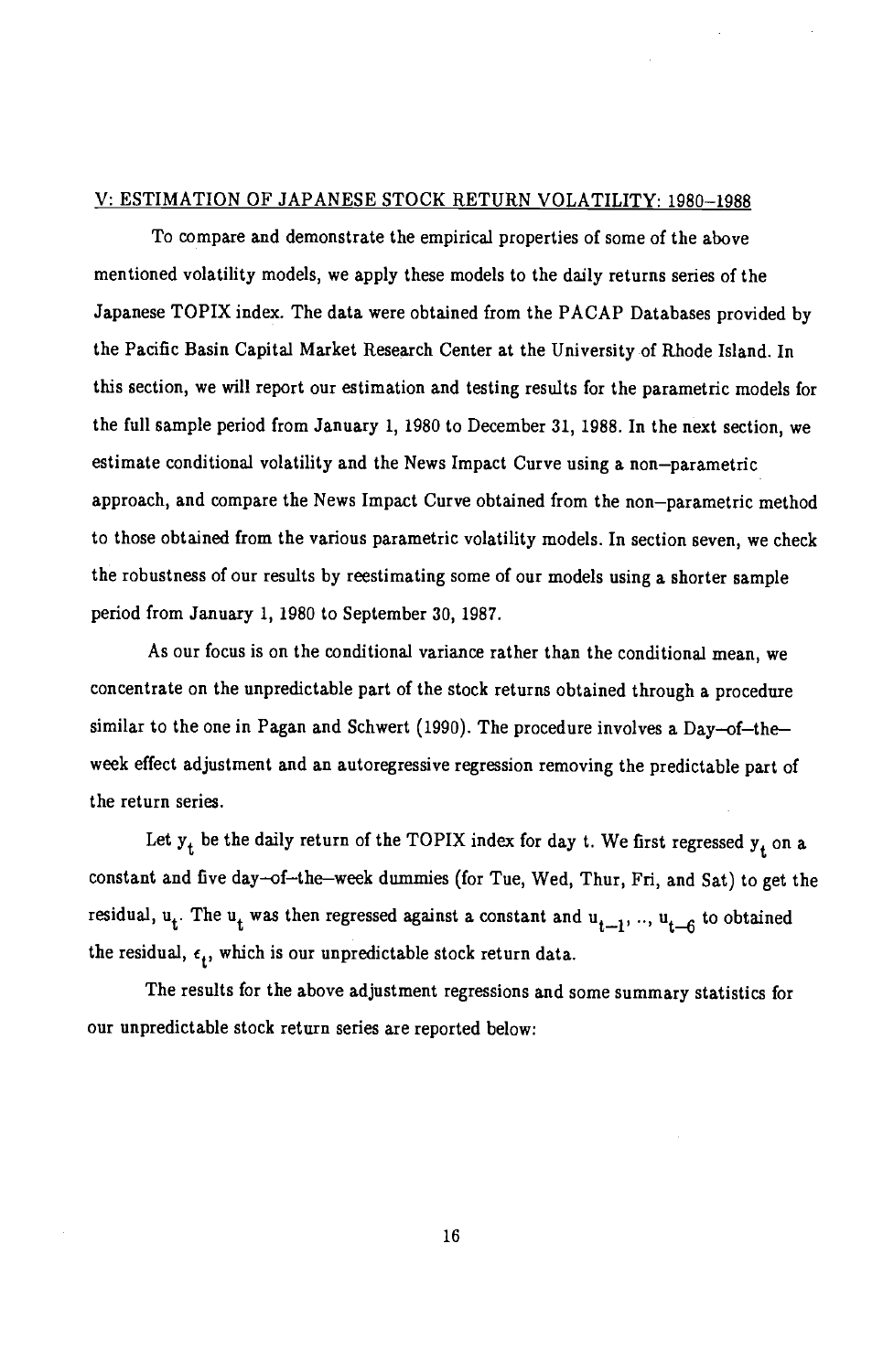Day—of—the—week effect adiustment:

$$
y_t = -0.0119 - 0.0907 \cdot TUE_t + 0.2025 \cdot WED_t + 0.0953 \cdot THU_t \n(0.039) (0.055) \n(0.055) + 0.1100 \cdot FRI_t + 0.1629 \cdot SAT_t + u_t \n(0.055) (0.060)
$$

(standard errors in parentheses)

Autocorrelation adjustment:

$$
\mathbf{u}_{t} = -0.0002 + 0.1231 \cdot \mathbf{u}_{t-1} - 0.0802 \cdot \mathbf{u}_{t-2} + 0.0456 \cdot \mathbf{u}_{t-3} \n-0.0526 \cdot \mathbf{u}_{t-4} + 0.0772 \cdot \mathbf{u}_{t-5} - 0.0706 \mathbf{u}_{t-6} + \epsilon_{t} \n(0.02) \qquad (-0.02) \qquad (-0.02)
$$

(standard errors in parentheses)

Summary statistics for the unpredictable stock returns:

| Mean:                             | 0.0000    |
|-----------------------------------|-----------|
| Variance:                         | .6397     |
| Coefficient of Skewness:          | $-1.8927$ |
| Coefficient of Kurtosis:          | 71.3511   |
| Ljung Box $(12)$ for the levels:  | 1.3251    |
| Ljung Box $(12)$ for the squares: | 406.6700  |
| Sign-bias test.                   | $-6.26$   |
| Negative size-bias test:          | $-20.3$   |
| Positive size-bias test:          | 1.56      |
| Joint test:                       | 139.0     |
|                                   | [0.000]   |
| Number of observations:           | 2532      |

From the Ljung Box test statistic for 12-order serial correlation for the levels reported above, there is no significant serial correlation left in the stock returns series after our adjustment procedure. The coefficient of skewness and the coefficient of kurtosis indicate that the unpredictable stock returns, the  $\epsilon_t$ 's, have a distribution which is skewed to the left and very fat tailed. Furthermore, the Ljung Box test statistic for 12-order serial correlations in the squares strongly suggests the presence of time—varying volatility. The sign—bias, negative size-bias and positive size—bias test statistics introduced in the last section are also computed. The sign bias and negative size bias tests are both highly significant as t—statistics with one degree of freedom. The positive size bias test is not particularly significant, although if the size term were dropped, it would be significant.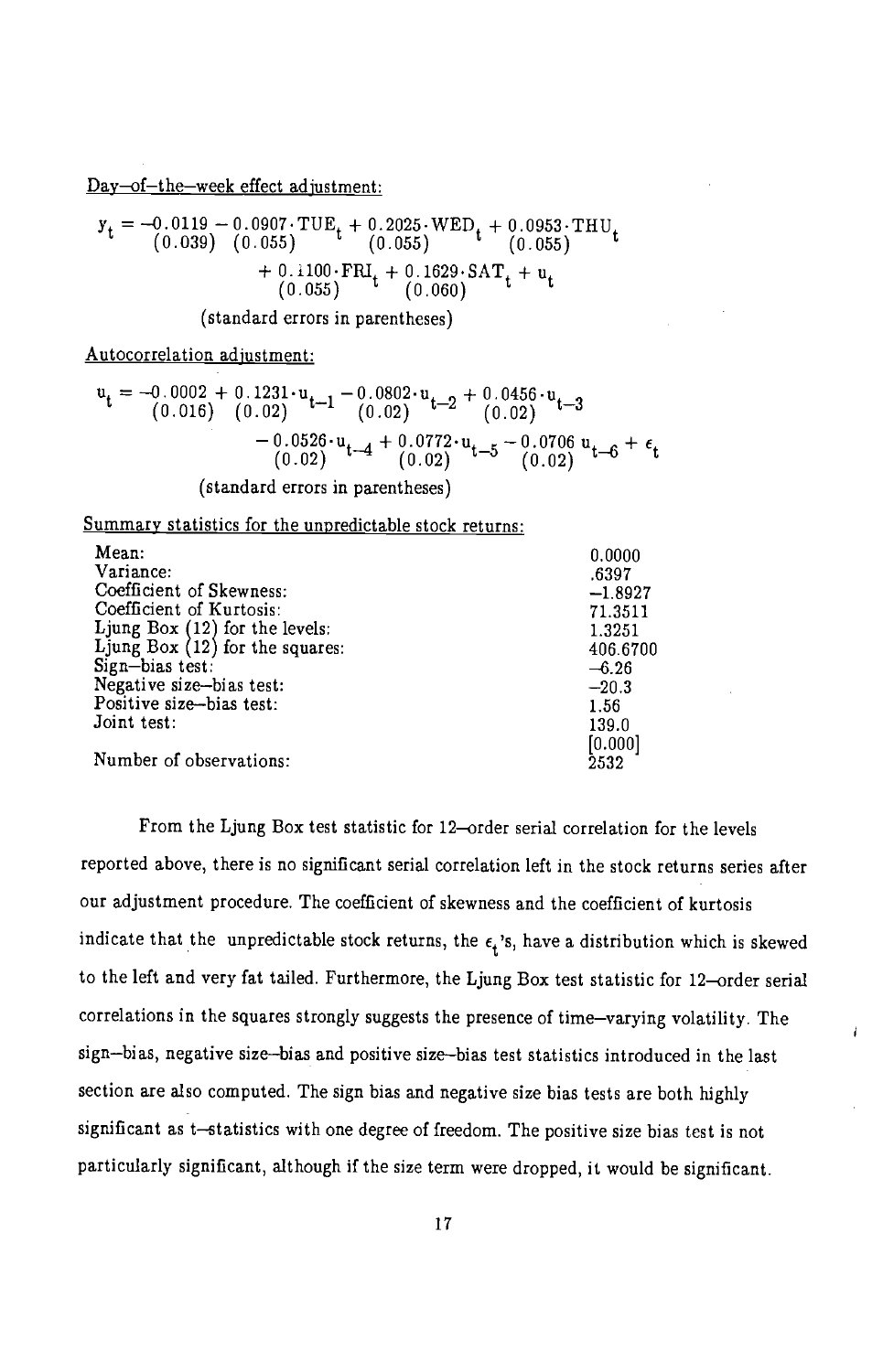These statistics strongly indicate that the value of  $\epsilon_{t-1}$  influences today's volatility. Positive innovations appear to increase volatility regardless of the size, while large negative innovations cause more volatility than small ones. The other three regressions which respectively add the 5% and 95% dummy variables, the 10% and 90% dummy variables and the  $\pm \epsilon_{t-1}^2$  terms all give lower F statistics (the latter is the highest) and all have p values of 0.0000.

Using the unpredictable stock returns series as the data series, the standard  $GARCH(1,1)$  model as well as five other parametric models from the first section which are capable of capturing the leverage effect and the size effect are estimated. They are: the Exponential-GARCH $(1,1)$ , the Asymmetric-GARCH $(1,1)$ , the VGARCH $(1,1)$ , the Nonlinear-Asymmetric- $GARCH(1,1)$  and the Glosten-Jaganathan-Runkle (GJR) model. The estimations are performed using the Bollerslev—Wooldridge Quasi Maximum Likelihood approach. The adequacy of these models is then checked using the sign—bias, the negative size—bias and the positive size—bias tests we have introduced in the last section. The estimation and diagnostic results for each of these models are presented and discussed one by one below. As a convention, the asymptotic standard errors are reported in brackets  $(\cdot)$  and the Bollerslev–Wooldridge robust standard errors are reported in square brackets [•1.

### The  $GARCH(1,1)$  model

| $Log-likelihood=$        | $-2356.03$ |
|--------------------------|------------|
| Sign-Bias test:          | $-0.34$    |
| Negative Size-Bias test: | $-2.79$    |
| Positive Size-Bias test: | $-1.54$    |
| Joint test:              | 4.70       |
|                          | [.0028]    |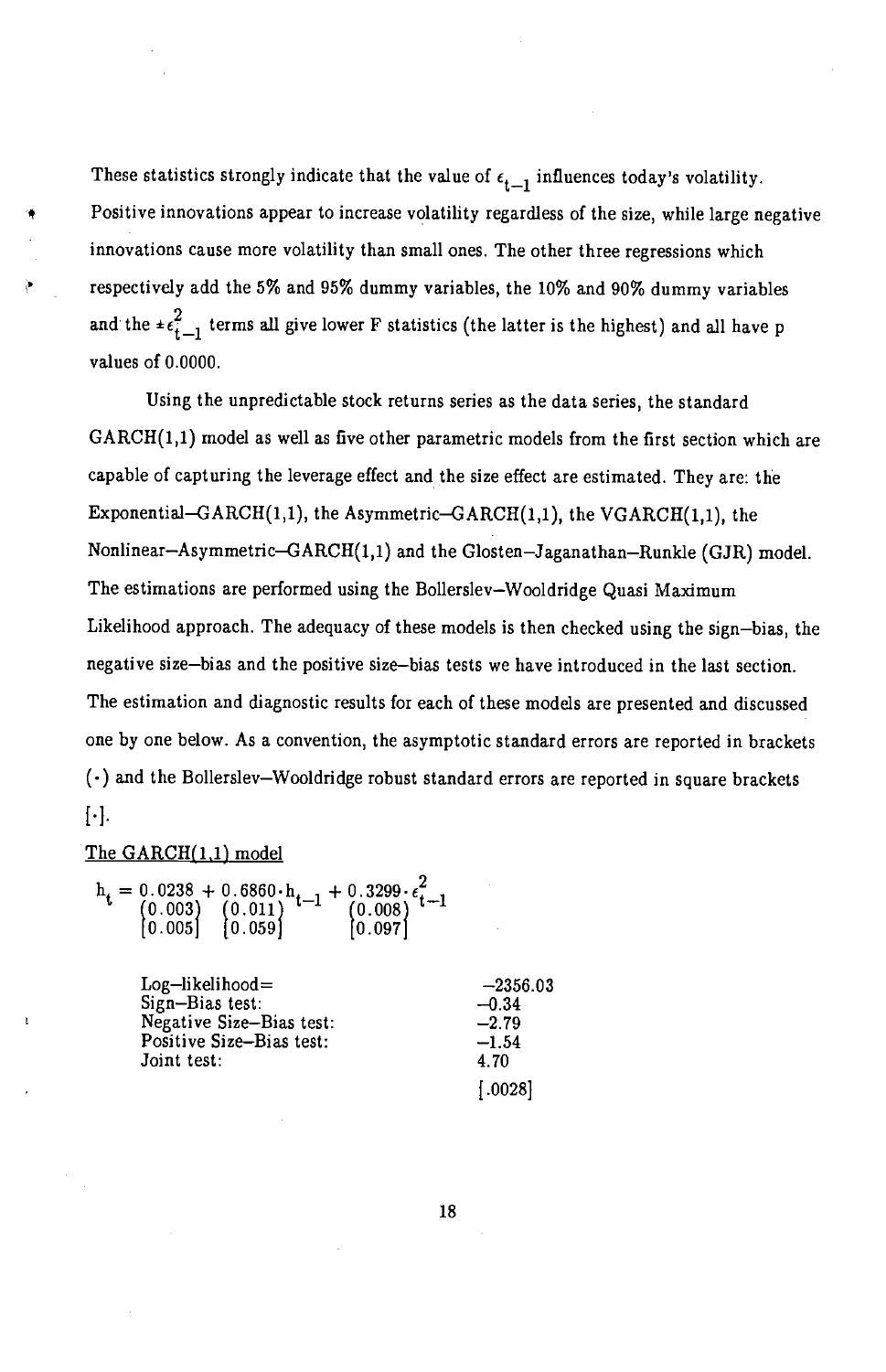The GARCH(1,1) model assumes a symmetric news impact curve that centers at  $\epsilon_{t-1} = 0$ . It allows big innovations to produce more volatility than small ones following a quadratic function. The significance of the parameters corresponding to the  $h_{t-1}$  term and the  $\epsilon_{t-1}^2$ confirms the existence of autoregressive conditional heteroscedasticity. However, the model does not distinguish between positive and negative innovations and the negative size—bias test statistic indicates that there is a leverage effect in the data not captured by the specification. Apparently big negative innovations cause more volatility than the GARCH(1,1) model can explain. None of the other three regressions had a lower p value although the one with  $\pm \epsilon_{t-1}^2$  had the same p value.

## The Exponential—GARCH(1,1) model

Joint test:

| $\begin{array}{c} \text{lnh}_t = -.0668 + 0.9012 \cdot \text{lnh}_{t-1} \\ (0.010) \quad (0.007) \\ (0.020) \quad [0.022] \end{array}$ | + 0.4927. $\left[\frac{ \epsilon_{t-1} }{h_{t-1}^{1/2}} - \left[\frac{2}{\pi}\right]^{1/2}\right]$ - 0.1450. $\frac{\epsilon_{t-1}}{h_{t-1}^{1/2}}$<br>(0.016) $\frac{h_{t-1}^{1/2}}{h_{t-1}^{1/2}}$<br>(0.018) $\frac{h_{t-1}^{1/2}}{h_{t-1}^{1/2}}$ |
|----------------------------------------------------------------------------------------------------------------------------------------|-------------------------------------------------------------------------------------------------------------------------------------------------------------------------------------------------------------------------------------------------------|
| $Log-likelihood=$                                                                                                                      | $-2344.03$                                                                                                                                                                                                                                            |
| Sign-Bias test:                                                                                                                        | $-.10$                                                                                                                                                                                                                                                |
| Negative Size-Bias test:                                                                                                               | $-1.92$                                                                                                                                                                                                                                               |
| Positive Size-Bias test:                                                                                                               | $-.62$                                                                                                                                                                                                                                                |

The Exponential—GARCH model introduced by Nelson (1990) explicitly allows negative and positive innovations to have different impacts on volatility. The significantly negative coefficient corresponding to the term  $\epsilon_{t-1}/h_{t-1}^{1/2}$  confirms the presence of the leverage effect. The "exponential" nature of the model also allows big innovations to have much more impact on volatility than small innovations. Although the negative size bias test borders on significance, the tests indicate that the EGARCH model is quite successful in capturing the impacts of news on volatility. In the diagnostic test with  $\pm \epsilon_{t-1}^2$ , the p value

 $\frac{1.36}{0.254}$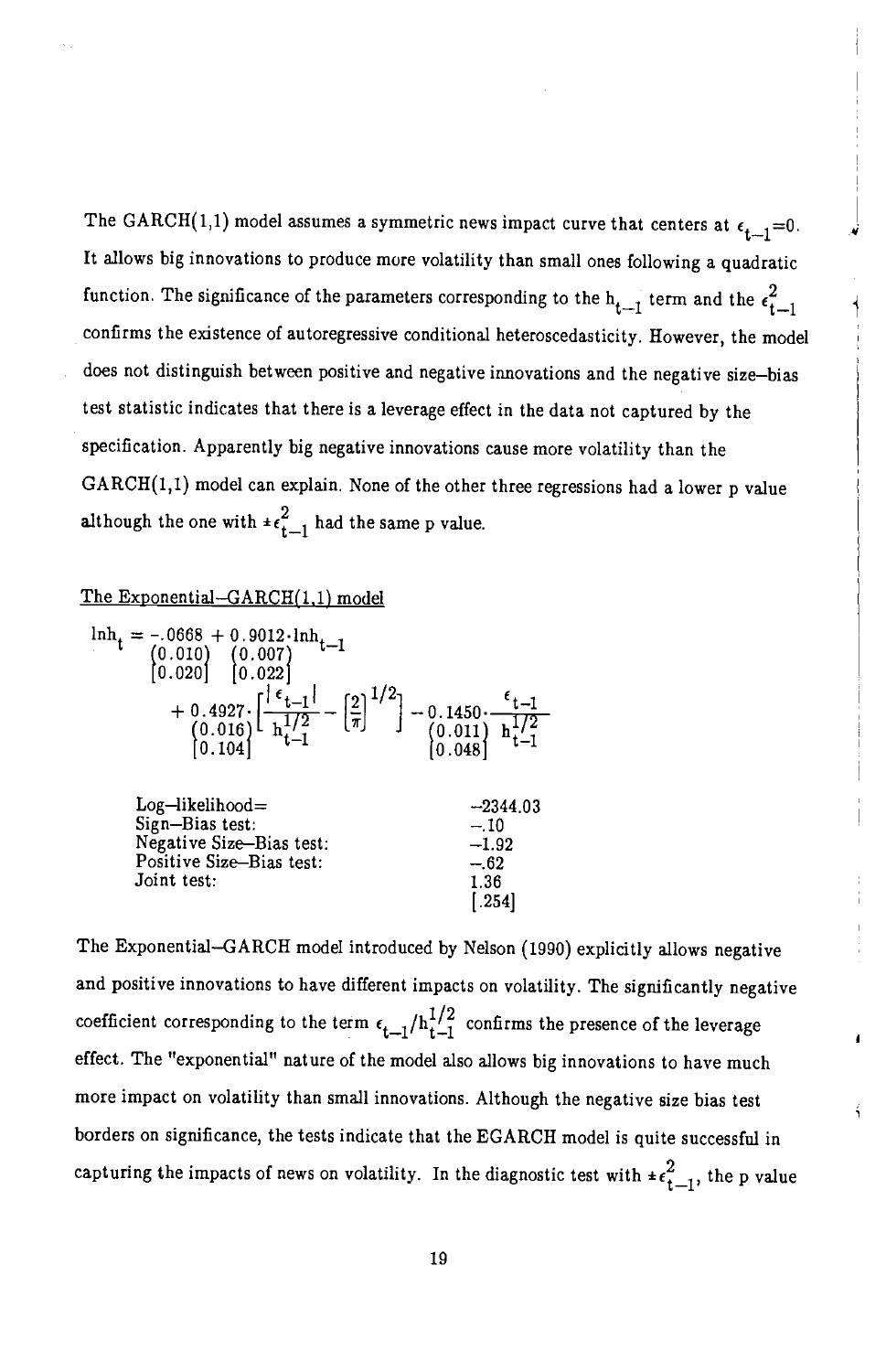drops to .21 and the negative size bias test becomes significant with a  $t$ -ratio of  $-2.56$ .

### The Asvmmetric—GARCH(1,1) model

| $h_t = \begin{cases} 0.0216 + 0.6896 \cdot h_{t-1} + 0.3174 \cdot (\epsilon_{t-1} \\ (0.003) \quad (0.012) \\ (0.005) \quad [0.055] \quad (0.088) \end{cases}$ | $-0.1108)^2$<br>$\begin{array}{c} (0.017) \\ [0.030] \end{array}$ |  |
|----------------------------------------------------------------------------------------------------------------------------------------------------------------|-------------------------------------------------------------------|--|
| $Log-likelihood=$<br>Sign-Bias test:<br>Negative Size-Bias test:<br>Positive Size-Bias test:<br>Joint test:                                                    | 345.12<br>$-1.49$<br>$-2.77$<br>$-1.49$<br>3.38<br>[.017]         |  |

The Asymmetic—GARCH model manages to capture the leverage effect by allowing the news impact curve to center on an non-zero  $\epsilon_{t-1}$ . The model is attractive as it nests the standard  $GARCH(1,1)$  model. Given the same ARCH and  $GARCH$  parameters, it offers the same unconditional variance as the standard  $GARCH(1,1)$  model but a higher unconditional fourth moment. The new intercept is significantly greater than zero. While the asymmetric GARCH model did correct the sign—bias nature of the standard GARCH model as indicated by the insignificant sign—bias test statistics, the model seems to give too little weight to big negative innovations. The significant negative size-bias test statistic indicates that big negative innovations cause more volatility than the model can explain.

## The VGARCH(1.1) model

|  | $\mathbf{h_t} = \begin{pmatrix} 0.0192 + 0.6754 \cdot \mathbf{h_{t-1}} + 0.1508 \cdot (\epsilon_{t-1}/\mathbf{h_{t-1}^{1/2}} - 0.1458)^2 \ 0.005 \end{pmatrix} \begin{pmatrix} 0.014 \\ 0.013 \end{pmatrix} \begin{pmatrix} 0.014 \\ 0.071 \end{pmatrix} \begin{pmatrix} 0.004 \\ 0.047 \end{pmatrix} \begin{pmatrix} 0.031 \\ 0.052 \end{pmatrix}$ |  |
|--|-----------------------------------------------------------------------------------------------------------------------------------------------------------------------------------------------------------------------------------------------------------------------------------------------------------------------------------------------------|--|
|  |                                                                                                                                                                                                                                                                                                                                                     |  |
|  |                                                                                                                                                                                                                                                                                                                                                     |  |

 $Log-likelihood =$   $-2424.63$ <br>Sign-Bias test:  $-1.49$ Sign-Bias test: -1.49<br>Negative Size-Bias test: -5.20 Negative Size-Bias test: -5.20<br>Positive Size-Bias test: -6.09 Positive Size-Bias test:  $-0.09$ <br>Joint test: 9.33 Joint test:

[.000]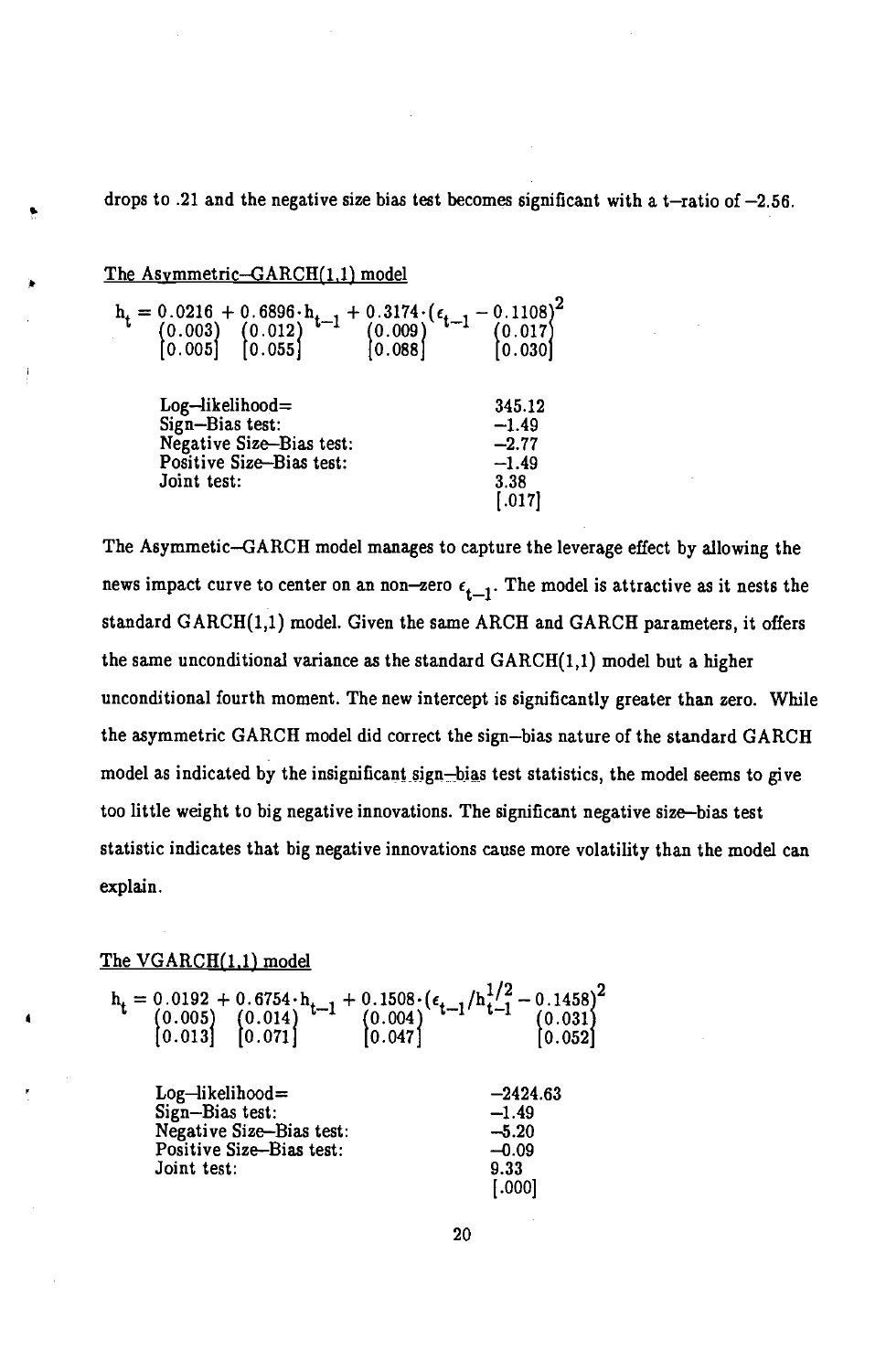The VGARCH model takes virtually the same form as the Asymmetric GARCH model but with the normalized residuals replacing the residuals. The modification reflects the alternative approach which consider the normalized residual rather than the residual itself as "news". Like the Asymmetric GARCH model, the VGARCH model allows a news impact curve that centers on a non-zero  $\epsilon_{t-1}$ . This again is highly significant. The significant negative size—bias test statistic indicates that the VGARCH model suffers from the same problem as the Asymmetric GARCH model. It falls to capture entirely the fact that big negative innovations do cause much more volatility than small negative innovations.

## The Nonlinear-Asymmetric  $GARCH(1,1)$  model

| $\mathbf{h_t} = \begin{bmatrix} 0.0199 + 0.7253 \cdot \mathbf{h}_{t-1} + 0.2515 \cdot (\epsilon_{t-1} - 0.2683 \cdot \sqrt{\mathbf{h}_{t-1}}) \\ (0.002) & (0.010) & (0.008) \\ (0.005] & [0.060] & [0.083] \end{bmatrix}$ |               |
|----------------------------------------------------------------------------------------------------------------------------------------------------------------------------------------------------------------------------|---------------|
| $Log-likelihood =$                                                                                                                                                                                                         | $-2335.34$    |
| Sign Bias test:                                                                                                                                                                                                            | $-1.49$       |
| Negative Size-Bias test:                                                                                                                                                                                                   | $-3.12$       |
| Positive Size-Bias test:                                                                                                                                                                                                   | $-.99$        |
| Joint test:                                                                                                                                                                                                                | 3.63<br>.0125 |

The Non—linear Asymmetric GARCH(1,1) model gives more weight to extreme innovations by allowing the minimum of the News Impact Curve to depends on the past conditional standard deviation. While the model passes the Sign—bias test and the Positive size—bias test, the Negative size-bias test statistic is significant at the 1% level indicating that big negative innovations still product more volatility than the model can explain.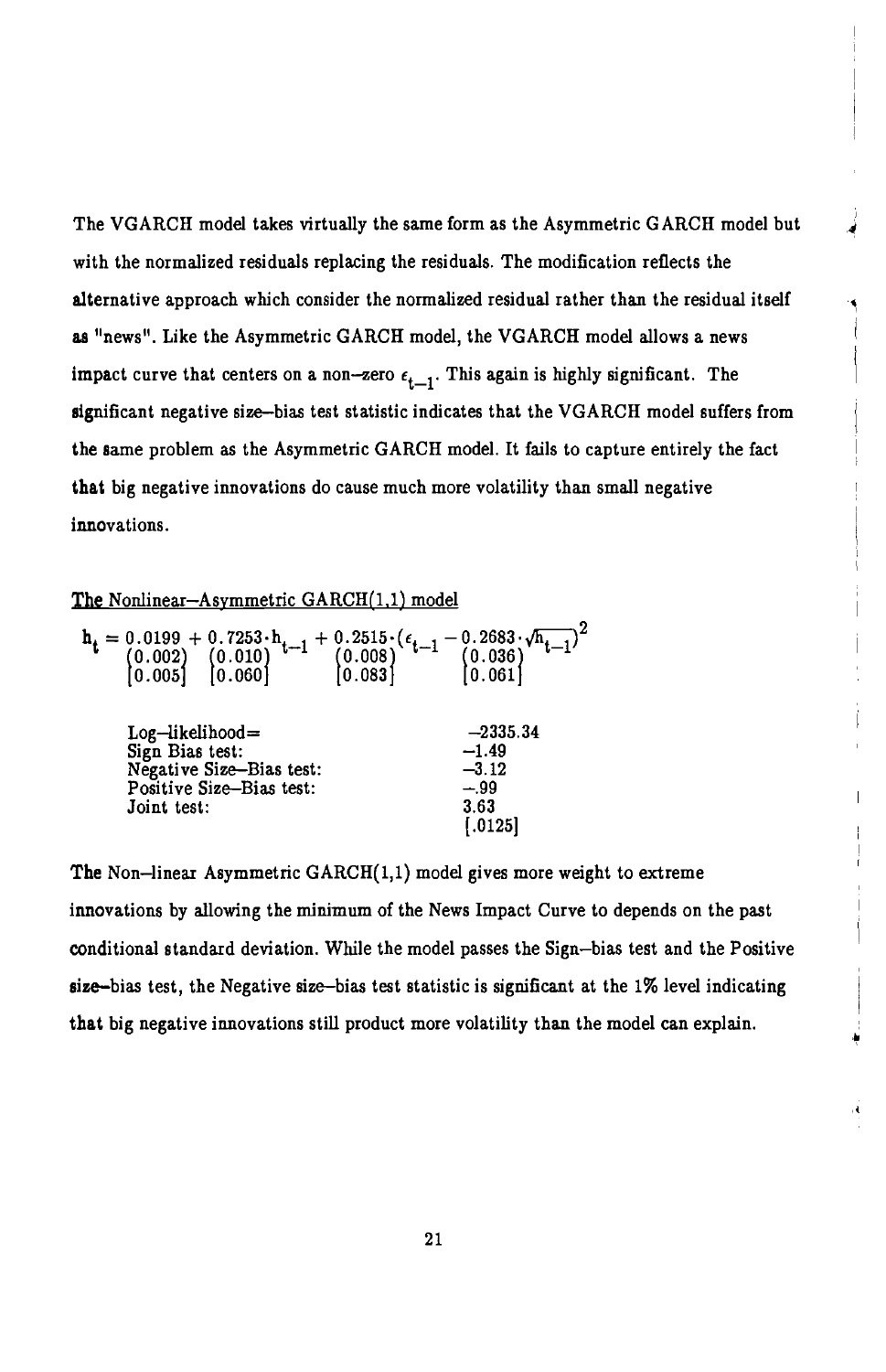The Glosten—Jaganathan—Runkle (GJR) model

|                          | $\begin{array}{c} \mathbf{h_t} = \begin{bmatrix} 0.0241 + 0.7053 \cdot \mathbf{h_{t-1}} + 0.1672 \cdot \epsilon_{t-1}^2 + 0.2636 \cdot S_{t-1}^- \epsilon_{t-1}^2 \\ (0.003) \quad (0.013) \quad (0.018) \quad (0.018) \quad (0.020) \end{bmatrix} & \begin{matrix} 0.020 \\ (0.020) \end{matrix} \\ \begin{bmatrix} 0.005 \end{bmatrix} & \begin{matrix} 0.045 \end{bmatrix} & \begin{matrix} 0.036 \end{$ |
|--------------------------|-------------------------------------------------------------------------------------------------------------------------------------------------------------------------------------------------------------------------------------------------------------------------------------------------------------------------------------------------------------------------------------------------------------|
| $Log-likelihood =$       | $-2333.11$                                                                                                                                                                                                                                                                                                                                                                                                  |
| Sign-Bias test:          | $-1.08$                                                                                                                                                                                                                                                                                                                                                                                                     |
| Negative Size-Bias test: | $-.99$                                                                                                                                                                                                                                                                                                                                                                                                      |
| Positive Size-Bias test: | $-.99$                                                                                                                                                                                                                                                                                                                                                                                                      |
| Joint test:              | 1.59                                                                                                                                                                                                                                                                                                                                                                                                        |

The GJR model, designed explicitly for the leverage effect, has a News Impact Curve that centers at  $\epsilon_{t-1}=0$  but has a much steeper slope for negative  $\epsilon_{t-1}$ 's. The significance of the coefficient corresponding to the term  $S_{t-1}^2 \epsilon_{t-1}^2$  confirms the existence of the leverage effect. There is no evidence of unexplained sign or size bias in the positive or negative side.

Overall, the Exponential GARCH model and the GJR model seems to outperform all other models in capturing the dynamic behavior of the Japanese stock return volatilty with the GJR model having a higher loglikelihood. To further our understanding about these different volatility models, some summary statistics including the mean, standard deviation, minimum, maximum, skewness and kurtosis are produced for each of the estimated conditional variance series. They are report as follows:

| <b>Summary Statistics</b> |        |          |            |        |        |         |
|---------------------------|--------|----------|------------|--------|--------|---------|
|                           | Mean   | Std.Dev. | Min.       | Max.   | Skew.  | Kurto.  |
| $\epsilon_t^2$            | 0.6397 | 5.366    | $2.8e - 8$ | 236.60 | 37.038 | 1543.47 |
| $hi$ GARCH                | 0.7483 | 3.124    | 0.0842     | 90.83  | 21.173 | 523.20  |
| $h^{EGARCH}_{\star}$      | 0.8669 | 10.555   | 0.0491     | 485.27 | 40.843 | 1799.19 |
| $h^{AGARCH}$              | 0.7367 | 3.047    | 0.0807     | 87.78  | 21.014 | 515.64  |
| $h^{VGARCH}$              | 0.5243 | 0.674    | 0.0943     | 20.16  | 15.279 | 373.39  |
| $h^{NGARCH}_{\star}$      | 0.6961 | 2.574    | 0.0847     | 64.47  | 18.215 | 392.61  |
| $h^{GJR}_{\star}$         | 0.7561 | 3.492    | 0.0885     | 104.21 | 21.950 | 559.01  |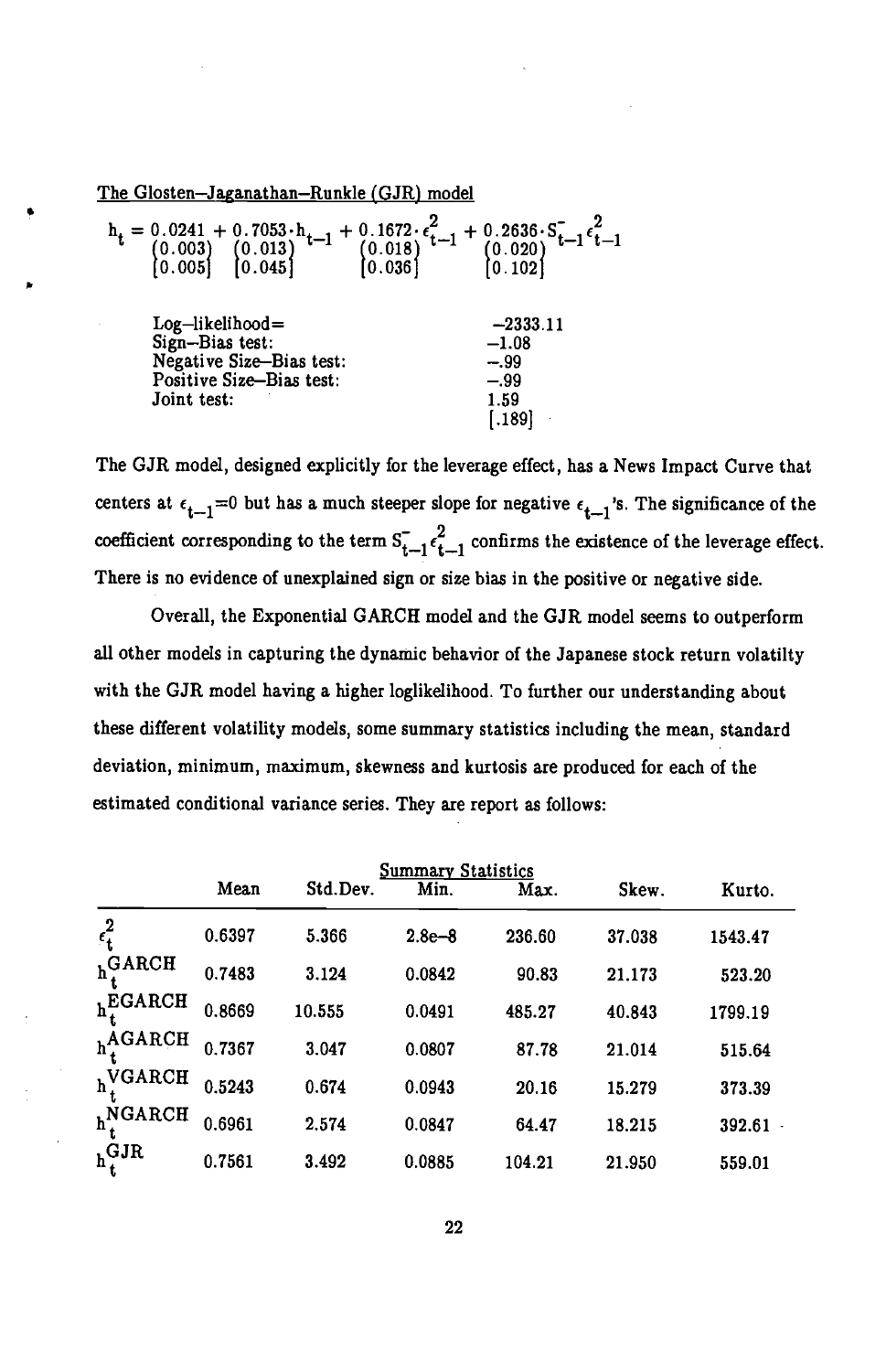The conditional variance series produced by our winners: the EGARCH model and the GJR model have the highest variation over time. The estimated conditional variance ranges from a low of 0.0491 to a high of 485.27 compared to 0.0842 and 90.83 under the standard GARCH model. The standard deviation of the EGARCH conditional variance, 10.555 is more than three times that of the standard GARCH model. It also has a much more skewed and fat tailed distribution than the other conditional variance series or even the squared innovations.

## Yl: PARTIALLY NON—PARAMETRIC ARCH ESTIMATION

The News Impact Curve is also estimated by fitting a partially non—parametric model of the form given in (19). The exact specification and the estimation results are reported below:

## Partially Non-parametric ARCH (PNP)

| $\mathbf{h_t} = \begin{bmatrix} 0.0039 + 0.8015 \cdot \mathbf{h_t} \\ (0.002) & (0.013) \\ (0.012) & (0.040) \end{bmatrix}$ | $(log L = -2310.72)$                                                                                                                                                                        |
|-----------------------------------------------------------------------------------------------------------------------------|---------------------------------------------------------------------------------------------------------------------------------------------------------------------------------------------|
| + $0.0897 \cdot P_{0t-1} \epsilon_{t-1}$<br>(0.014)<br>[0.043]                                                              | + $0.2269 \cdot P_{1t-1}(\epsilon_{t-1} - \sigma)$<br>(0.088)<br>(0.172)                                                                                                                    |
| +0.6666.P <sub>2t-1</sub> ( $\epsilon_{t-1}$ -2 <i>σ</i> )<br>(0.353)<br>(0.720)                                            | $-3.7664\cdot P_{3t-1}(\epsilon_{t-1}-3\sigma)$<br>(1.096)<br>[1.991]                                                                                                                       |
| + 3.6915 · P <sub>4t-1</sub> ( $\epsilon$ <sub>t-1</sub> -4 $\sigma$ )<br>{1.540)<br>{2.327}                                |                                                                                                                                                                                             |
| $0.1536\cdot N_{0t-1}\epsilon_{t-1}$<br>(0.014)<br>[0.053]                                                                  | $\begin{array}{c} -\,\textcolor{red}{0.3312\cdot N}\, \textcolor{red}{1} t\!-\!1} (\epsilon_{t-1}\!+\!\sigma) \\ \textcolor{red}{\begin{pmatrix} 0.093 \\ 0.203 \end{pmatrix}} \end{array}$ |
| $-3.1194 \cdot N_{2t-1}(\epsilon_{t-1}+2\sigma)$<br>$(0.278)$<br>$[4.143]$                                                  | + 7.3481 · N <sub>3t-1</sub> ( $\epsilon_{t-1}$ +4 $\sigma$ )<br>$\begin{array}{c} (0.959) \\ (8.699) \end{array}$                                                                          |
| $-5.4904 \cdot N_{4t-1}(\epsilon_{t-1}+4\sigma)$<br>(1.679)<br>[5.769]                                                      |                                                                                                                                                                                             |

Ŷ.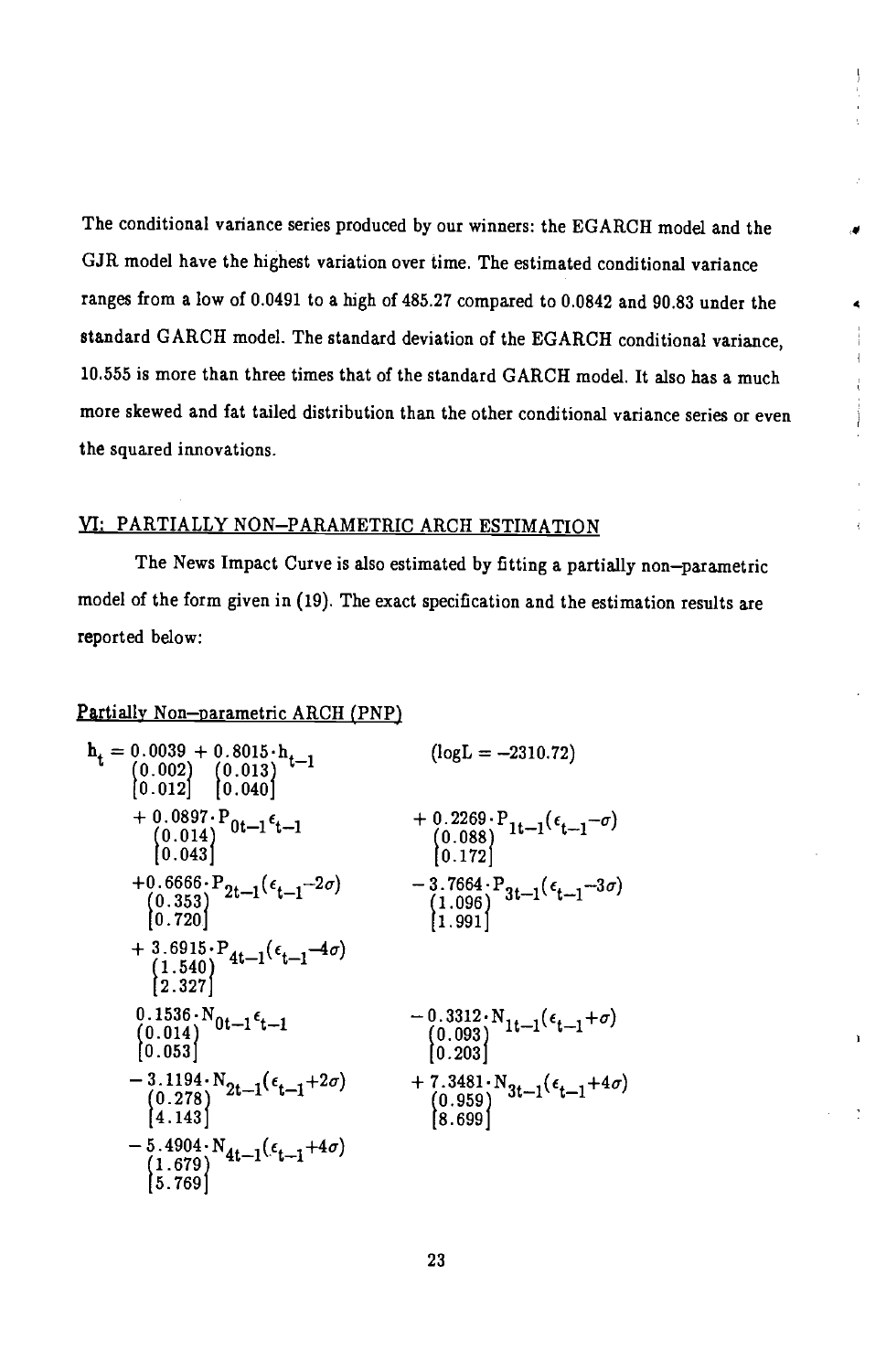where,  $\sigma$  is the unconditional standard deviation of  $\epsilon_t$ 

 $P_{it} \equiv 1$  if  $\epsilon_t > i\sigma$  i=0,1,2,3,4  $\equiv 0$  otherw i se  $N_{it} \equiv 1$  if  $\epsilon_t < -i\sigma$  i=0,1,2,3,4  $\equiv 0$  otherw i se (Asymptotic standard errors in  $(\cdot)$ , Bollerslev-Wooldridge robust standard errors in  $[\cdot]$ )

The specification is a piecewise linear model with kinks at  $\epsilon_{i-1}$  equal to 0,  $\sigma$ ,  $2\sigma$ ,  $3\sigma$  and  $4\sigma$ . If we compare the values of the coefficients corresponding to the terms  $P_{it-1}(\epsilon_{t-1}-i\sigma)$ i=0,1,2 to their counterparts:  $N_{i,t-1}(\epsilon_{t-1}+i\sigma)$  i=0,1,2, we can see that negative  $\epsilon_{t-1}$ 's do cause more volatility than positive  $\epsilon_{t-1}$ 's of equal absolute size. Moreover, the rate of increase in volatility as we move towards  $\epsilon_{t-1}$ 's with bigger absolute size is higher for negative  $\epsilon$  than for the positives. Hence, there seems to be a sign or leverage effect as well as a size effect that differs for negative and positive  $\epsilon$ 's. The estimated parameter values for the terms  $P_{it-1}$  ( $\epsilon_{t-1}$ -i $\sigma$ ) and  $N_{it-1}$  ( $\epsilon_{t-1}$ +i $\sigma$ ) for i=3,4 have somewhat unexpected signs and magnitudes. Since these terms are for the extreme  $\epsilon$ 's, they might be driven by only a few outliers. Indeed, even though they are significant under the traditional asymptotic standard errors, they are by all means insignificant under the Bollerslev—Wooldridge robust standard errors. The non—parametric estimation results thus seem to indicate that the true News Impact Curve probably has a steeper slope in the negative side than in the positive side.

A comparison of the news impact curve implied by the various volatility models and that corresponding to this piecewise linear non—parametric model is performed by computing, for each of these models, the implied volatility level at several prespecified values for  $\epsilon_{t-1}$  under the assumption that  $h_{t-1} = \sigma = 0.63966$ . The results are summarized in the table below: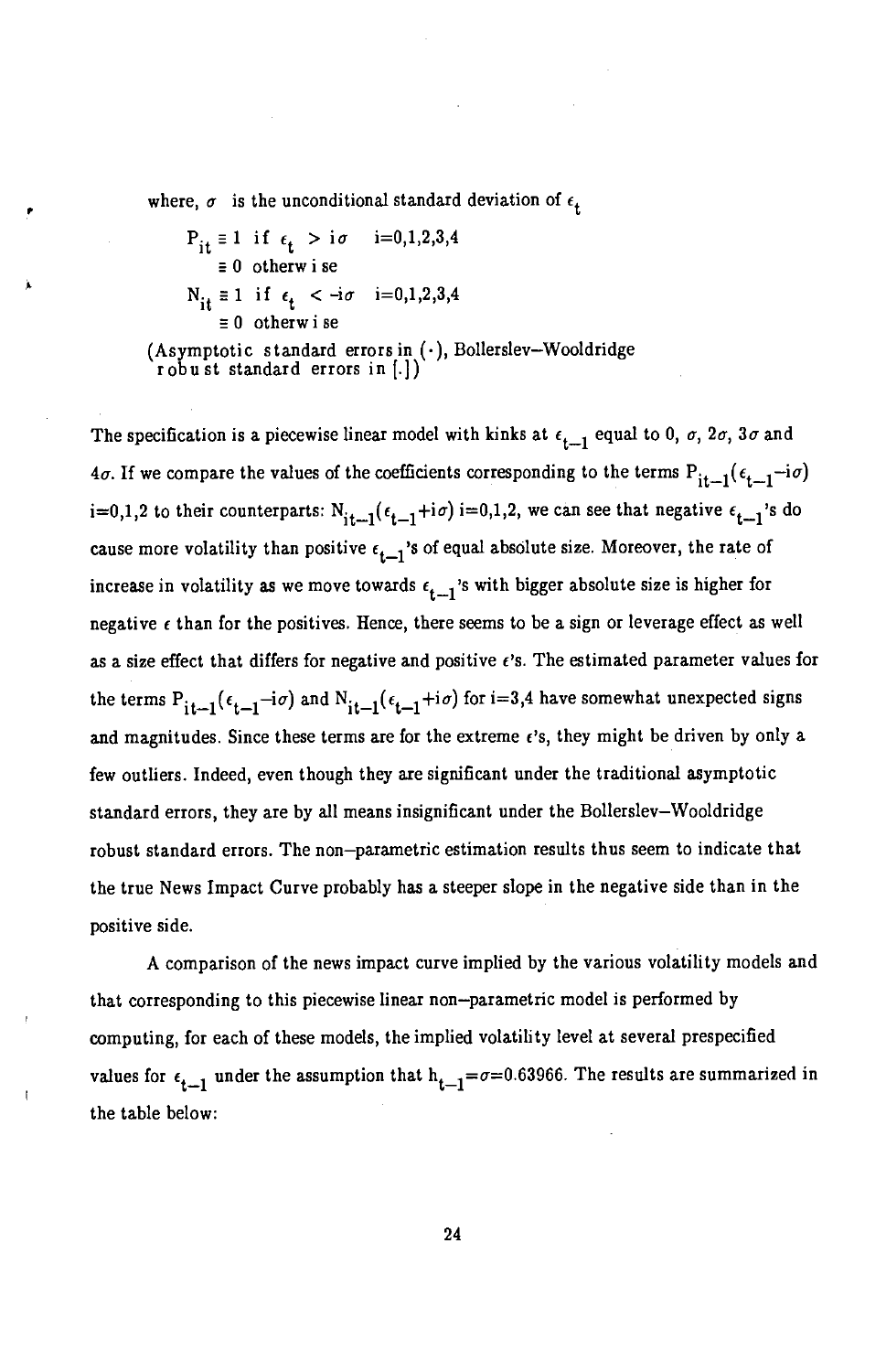| $\epsilon_{t-1}$ | $h^{GARCH}$   |                  |                |                | $h^{EGARCH}$ $h^{AGARCH}$ $h^{VGARCH}$ $h^{NGARCH}$ $h^{GJR}$ |                 | $h^{PNP}_{\star}$ |
|------------------|---------------|------------------|----------------|----------------|---------------------------------------------------------------|-----------------|-------------------|
| $-10.$<br>$-5.$  | 33.45<br>8.71 | 1225.1<br>22.739 | 32.91<br>8.753 | 24.58<br>6.623 | 26.73<br>7.323                                                | 43.55<br>11.245 | 12.793<br>4.061   |
|                  |               |                  |                |                |                                                               |                 |                   |
| $-2.5$           | 2.524         | 3.098            | 2.626          | 2.065          | 2.337                                                         | 3.167           | 3.533             |
| $-2.0$           | 1.782         | 2.079            | 1.877          | 1.507          | 1.717                                                         | 2.198           | 2.470             |
| $-1.0$           | 0.793         | 0.937            | 0.854          | 0.745          | 0.855                                                         | 0.906           | 0.736             |
| $-0.5$           | 0.545         | 0.629            | 0.581          | 0.541          | 0.612                                                         | 0.583           | 0.593             |
| 0.0              | 0.463         | 0.422            | 0.467          | 0.454          | 0.495                                                         | 0.475           | 0.517             |
| 0.5              | 0.545         | 0.525            | 0.511          | 0.486          | 0.504                                                         | 0.517           | 0.561             |
| 1.0              | 0.793         | 0.652            | 0.714          | 0.635          | 0.639                                                         | 0.642           | 0.652             |
| 2.0              | 1.782         | 1.007            | 1.596          | 1.287          | 1.286                                                         | 1.144           | 1.235             |
| 2.5              | 2.524         | 1.251            | 2.275          | 1.790          | 1.797                                                         | 1.520           | 1.348             |
| 5.0              | 8.710         | 3.710            | 8.050          | 6.073          | 6.243                                                         | 4.655           | 1.038             |
| 10.0             | 33.453        | 32.616           | 31.503         | 23.480         | 24.566                                                        | 17.195          | 5.579             |

The News Impact Curves

If we first confine ourselves to  $\epsilon_{t-1}$  in the range (-2.5,2.5), we can see that the standard GARCH model tends to understate  $h_t$  for large negative  $\epsilon_{t-1}$ 's and overstate  $h_t$  for large positive  $\epsilon_{t-1}$ 's relative to the EGARCH as was indicated by our previous test statistics. These are also true for the AGARCH, VGARCH and NGARCH models. Among all six parametric models, the EGARCH and the GJR have News Impact Curves that are closest to the one suggested by the non—parametric estimation. Now if we consider the very extreme values for  $\epsilon_{t-1}$ , then we can see that the EGARCH and the GJR are indeed very different. In fact, because of the exponential functional form, the EGARCH produces a ridiculously high h<sub>t</sub> of 1225.1 for an  $\epsilon_{t-1}$  equal to -10 which is about three thousand times the value of the unconditional variance. Since stock market volatility wasn't that high in Japan after the 1987 crash, we feel that the EGARCH might be too extreme in the tails. The GJR model which also has a higher log-likelihood than the EGARCH might be a more reasonable model to use.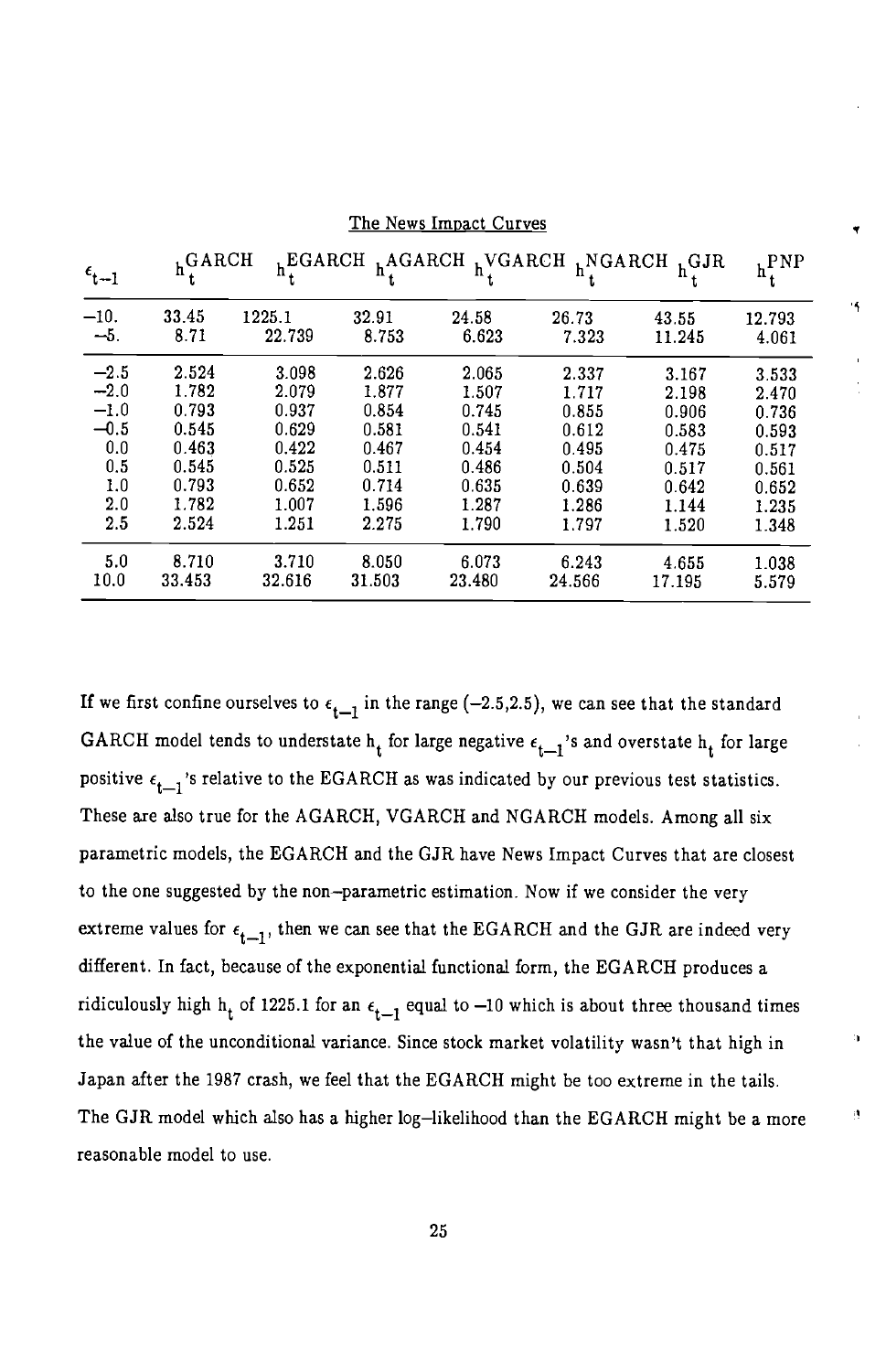## VII: SUBSAMPLE ROBUSTNESS CHECK

To judge the sensitivity of our results to the extreme observations around the 1987 crash, we have repeated part of our our analysis for the subsample period from January 1, 1980 to September 30, 1987 excluding the crash. The results for the day—of—the—week and autocorrelation adjustments as well as some summary statistics for the residuals are reported below:

Day—of—the—week effect adjustment:

$$
y_{t} = 0.0162 - 0.1088 \cdot TUE_{t} + 0.1412 \cdot WED_{t} + 0.0682 \cdot THU_{t}
$$
  
(0.035) (0.049) (0.049) (0.049)  
+ 0.1008 \cdot FRI\_{t} + 0.1411 \cdot SAT\_{t} + u\_{t}  
(0.049) (0.053)

(standard errors in parentheses)

Autocorrelation adjustment:

$$
u_{t} = -0.0002 + 0.2491 \cdot u_{t-1} - 0.0614 \cdot u_{t-2} - 0.0275 \cdot u_{t-3}
$$
  
\n
$$
+ 0.0496 \cdot u_{t-4} + 0.0019 \cdot u_{t-5} - 0.0490 u_{t-6} + \epsilon_{t}
$$
  
\n
$$
(0.02) \quad t-4 \quad (0.02) \quad t-5 \quad (0.02) \quad t-6 \quad (0.02)
$$

(standard errors in parentheses)

## Summary Statistics for  $\epsilon$ :

| 0.0000   |                                                                                     |
|----------|-------------------------------------------------------------------------------------|
|          |                                                                                     |
|          |                                                                                     |
|          |                                                                                     |
|          |                                                                                     |
| 540.8552 |                                                                                     |
|          |                                                                                     |
|          |                                                                                     |
|          |                                                                                     |
|          |                                                                                     |
|          |                                                                                     |
| 2192     |                                                                                     |
|          | 0.4302<br>0.0947<br>8.7135<br>5.9197<br>$-2.3$<br>$-13.9$<br>5.64<br>77.0<br>[.000] |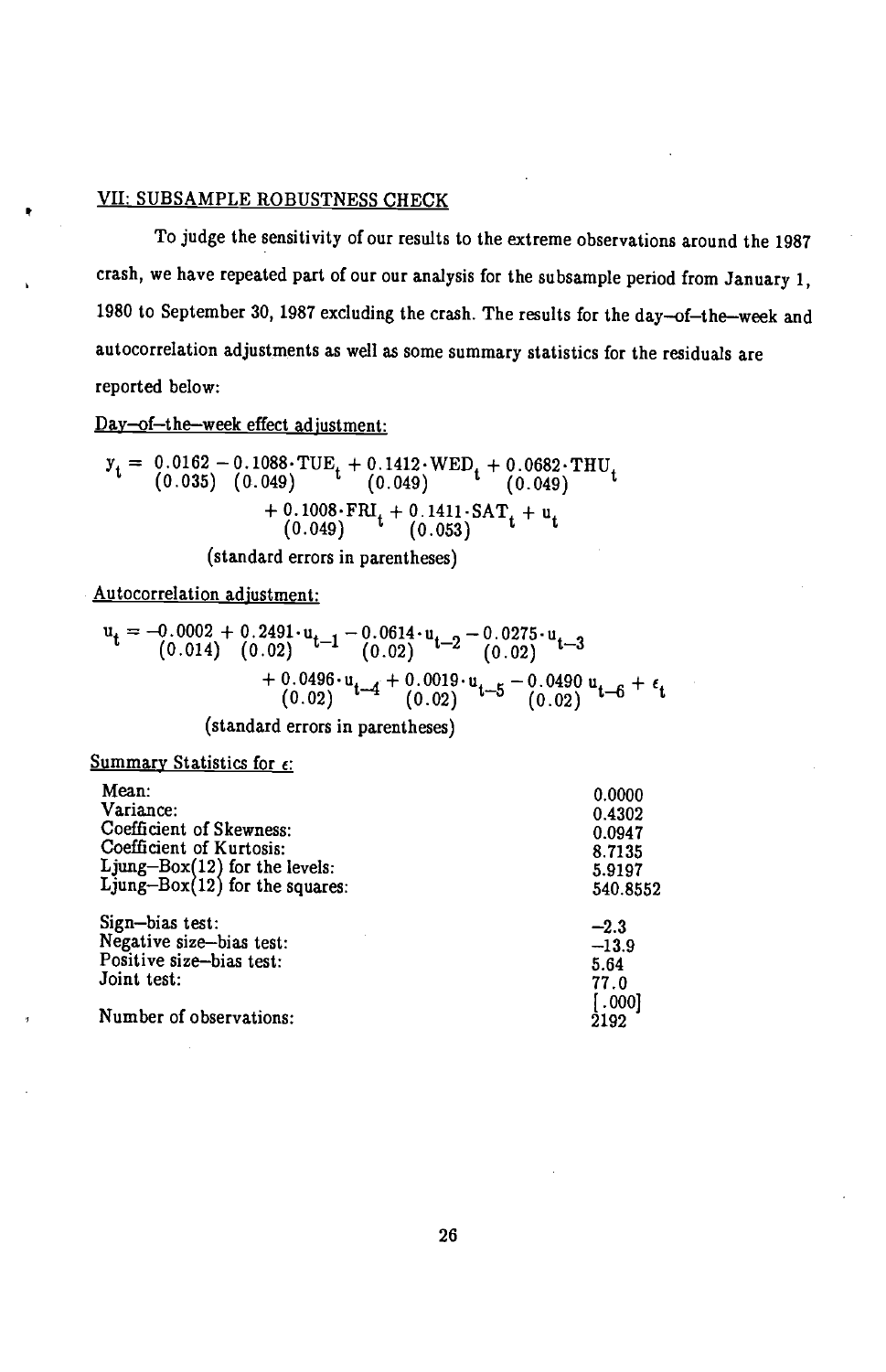The Ljung—Box(12) statistic for the squares strongly suggest the existence of autocorrelation in the squared residuals and hence time—varying conditional volatility of the autoregressive type. The Sign—bias test statistic is significant and the two size—bias test statistics are also highly significant with the Negative size—bias test statistics having a higher value. It is therefore highly probable that there is a size effect (big news cause more volatility than small news) which is stronger for bad news than for good news. Given the superiority of the EGARCII and the GJR over the other asymmetric volatility models, we have therefore repeated our estimation for the standard GARCH, the EGARCH and the GJR only. The results are reported below:

×.

### The GARCH(1,1) model

$$
h_t = \begin{matrix} 0.0129 + 0.8007 \cdot h_{t-1} + 0.1829 \cdot \epsilon_{t-1}^2 \\ (0.002) & (0.013) \\ (0.003) & (0.025) \end{matrix} + \begin{matrix} 0.1829 \cdot \epsilon_{t-1}^2 \\ (0.014) \\ (0.026) \end{matrix}
$$

| $Log-likelihood=$        | $-1829.50$ |
|--------------------------|------------|
| Sign-bias test:          | .05        |
| Negative size-bias test: | $-1.83$    |
| Positive size-bias test: | $-.84$     |
| Joint test:              | 2.51       |
|                          | [.057]     |

### The Exponential $-GARCH(1,1)$  model

$$
\begin{array}{l} \ln \text{h}_{\mathbf{t}} = -.0350 + 0.9579 \cdot \ln \text{h}_{\mathbf{t}-1} \\ (0.007) \quad (0.005) \\ [0.014] \quad [0.011] \\ + 0.2955 \cdot \left[ -\frac{1}{\text{t}-1} \right] - \left[ \frac{2}{\pi} \right]^{1/2} ] - 0.0615 \cdot \frac{\text{t}-1}{\text{t}-1} \\ (0.019) \quad \frac{172}{\text{h} \cdot 1} - \left[ \frac{2}{\pi} \right] \quad (0.010) \quad \frac{172}{\text{h} \cdot 1} \\ [0.024] \end{array}
$$

| $Log-likelihood=$        | $-1822.30$ |
|--------------------------|------------|
| Sign-bias test:          | $-.47$     |
| Negative size-bias test: | $-2.14$    |
| Positive size-bias test: | $-03$      |
| Joint test:              | 1.75       |
|                          | [.154]     |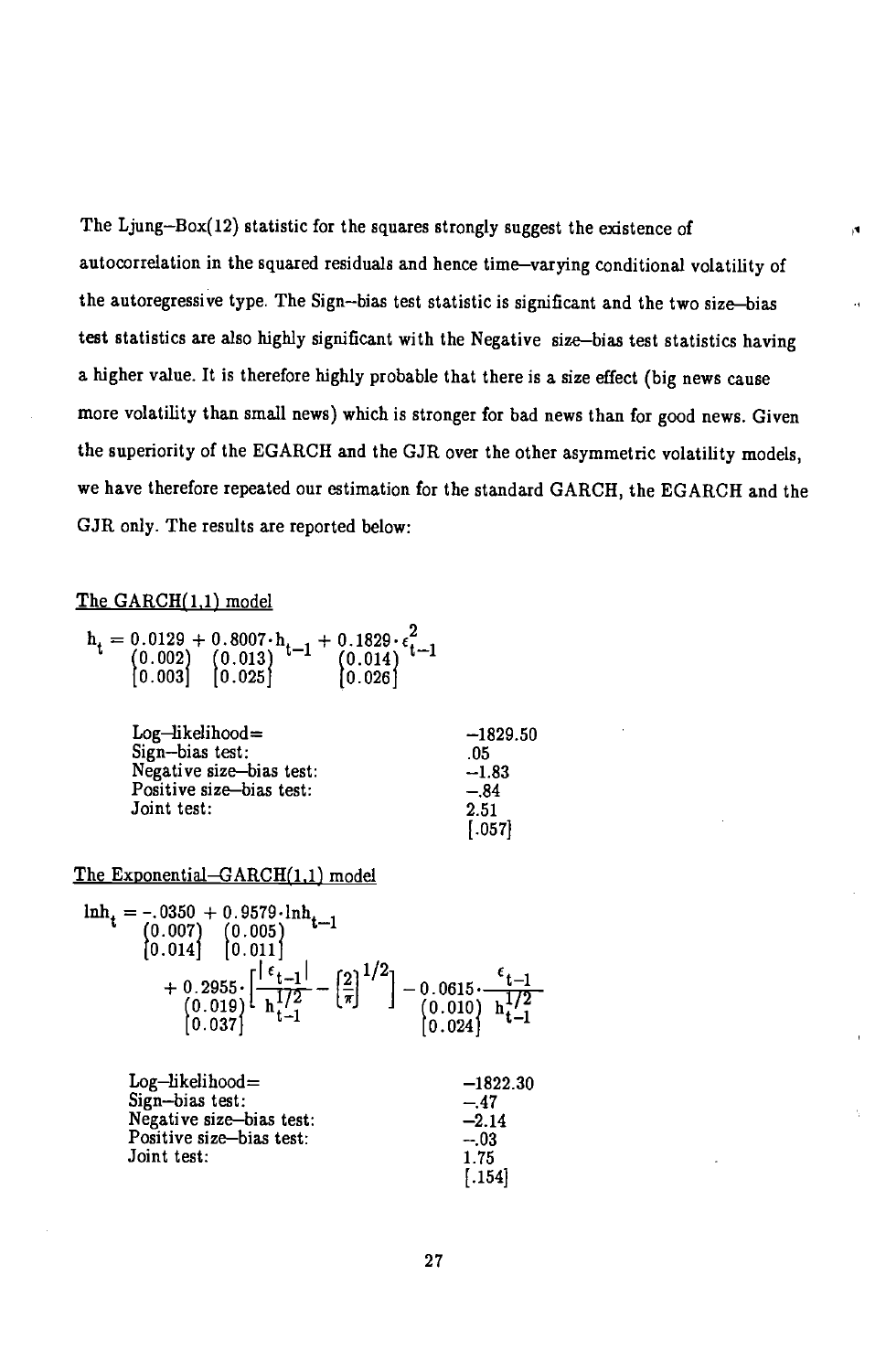The Glosten-Jaganathan-Runkle (GJR) model

| $h_t = \begin{array}{c} 0.1093 + 0.8181 \cdot h_{t-1} \\ (0.002) & (0.012) \\ (0.003) & (0.021) \end{array}$ | + $0.1130 \cdot \epsilon_{t-1}^2$ + $0.1048 \cdot S_{t-1} \epsilon_{t-1}^2$<br>(0.014)<br>(0.023)<br>(0.038) |
|--------------------------------------------------------------------------------------------------------------|--------------------------------------------------------------------------------------------------------------|
| $Log-likelihood=$<br>Sign-bias test:<br>Negative size-bias test:<br>Positive size-bias test:<br>Joint test:  | $-1819.23$<br>$-.18$<br>$-1.24$<br>$-.29$<br>.75<br>$-.519$                                                  |

Several points are worth special notice in the above results. First, the parameter corresponding to the  $\epsilon_{t-1}/h_{t-1}^{1/2}$  term in the EGARCH and the parameter corresponding to the  $S_{t-1} \epsilon_{t-1}^2$  term in the GJR are both highly significant even under the Bollerslev—Wooldridge t—test. Second, the Joint test for the standard GARCH model is nearly significant while those for the EGARCH and Gilt are not. The log—likelihood of the EGARCH and the GJR are substantially higher than that of the standard GARCH. All of these results point to the presence of a leverage effect in the data. In terms of the size effect, the positive size—bias test is insignificant for all three models indicating that there is not much size effect for positive innovations. However, the negative size—bias test statistics is marginally significant for the standard GARCH and significant for the EGARCH but insignificant for the GJR. The failure of the EGARCH to capture the size effect is probably due to the fact that the quadratic dominates the exponential for small  $\epsilon$ 's and that the Japanese stock market was quite calm before the 1987 crash. The only model that seems to do well in both normal and abnormal times is the Gilt model which also has the higher log—likelihood in both periods.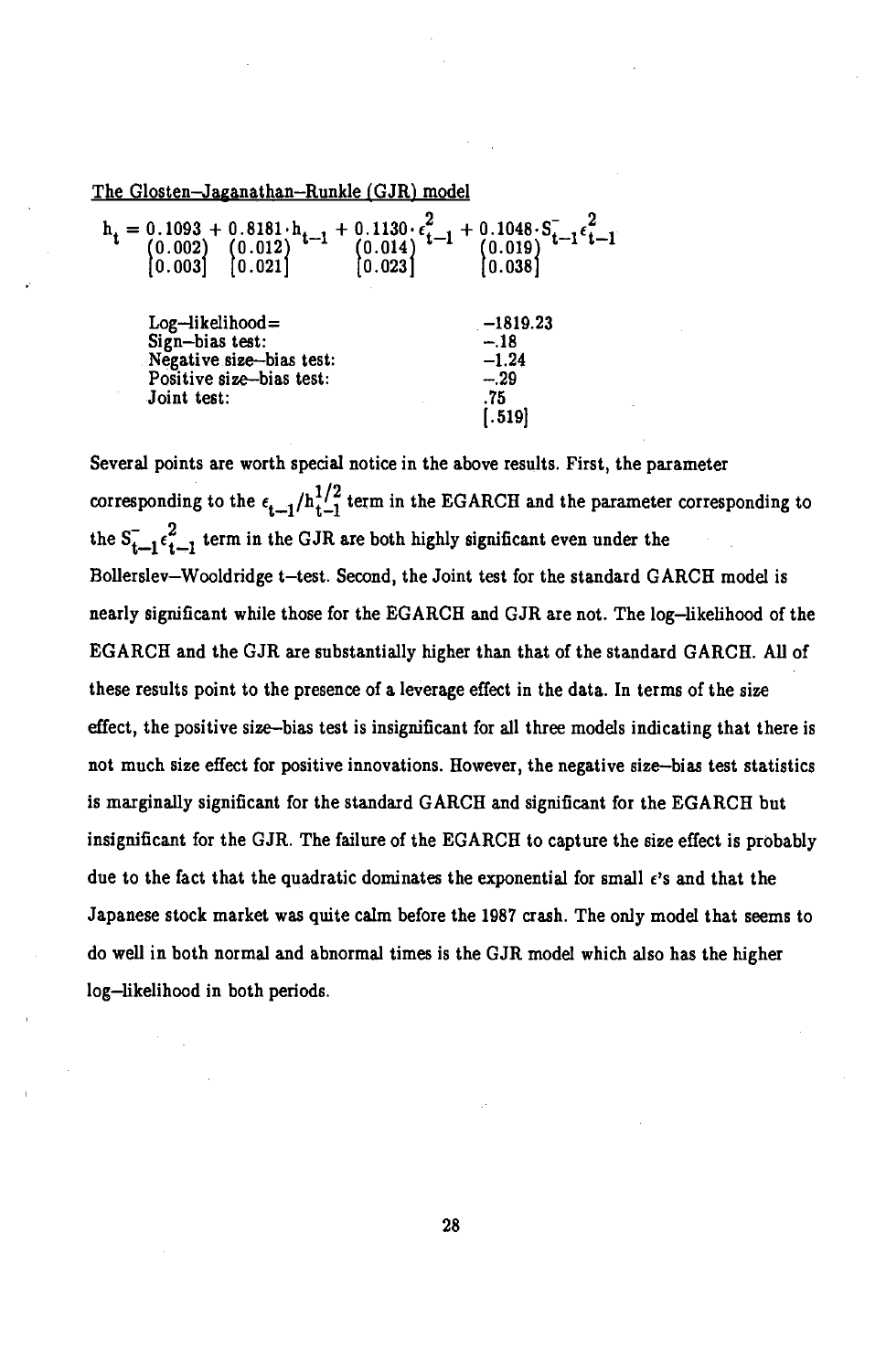### VIII: SUMMARY AND CONCLUSION

This paper has introduced the News Impact Curve as a standard measure of how news is incorporated into volatility estimates. In order to better estimate and match News Impact Curves to the data, several new candidates for modelling time varying heteroskedasticity are introduced and contrasted.. These models allow several types of asymmetry in the impact of news on volatility. Furthermore, some new diagnostic tests are presented which are designed to determine whether the volatility estimates are adequately representing the data. Finally, a partially non—parametric model is suggested which allows the data to determine the News Impact Curve directly.

These new models are fitted to daily Japanese stock returns from 1980—1988. All the models find that negative shocks introduce more volatility than positive shocks and that this is particularly apparent for the largest shocks. The diagnostic tests however indicate that in many cases, the modelled asymmetry is not adequate. The best models are ones proposed by Glosten Jaganathan and Runkle(GJR) and Nelson's(1990) EGARCH.

The partially non—parametric (PNP) ARCH model is then fitted to the data and reveals much the same behavior. For reasonable values of the surprises, the volatility forecast by EGARCH, GJR and PNP, are rather similar. For more extreme shocks, they differ dramatically. It turns out that the standard deviation, skewness and kurtosis of EGARCH and GJR are all greater than the other models, and in some cases greater than even the squared returns.

When the same analysis is carried out excluding the October 1987 crash, the results are less dramatic but roughly the same. The evidence agains the symmetric GARCH model is not as strong, but the asymmetric models GJR and EGARCH again dominate. In this case, there is also evidence agains the EGARCH and the GJR model appears the best.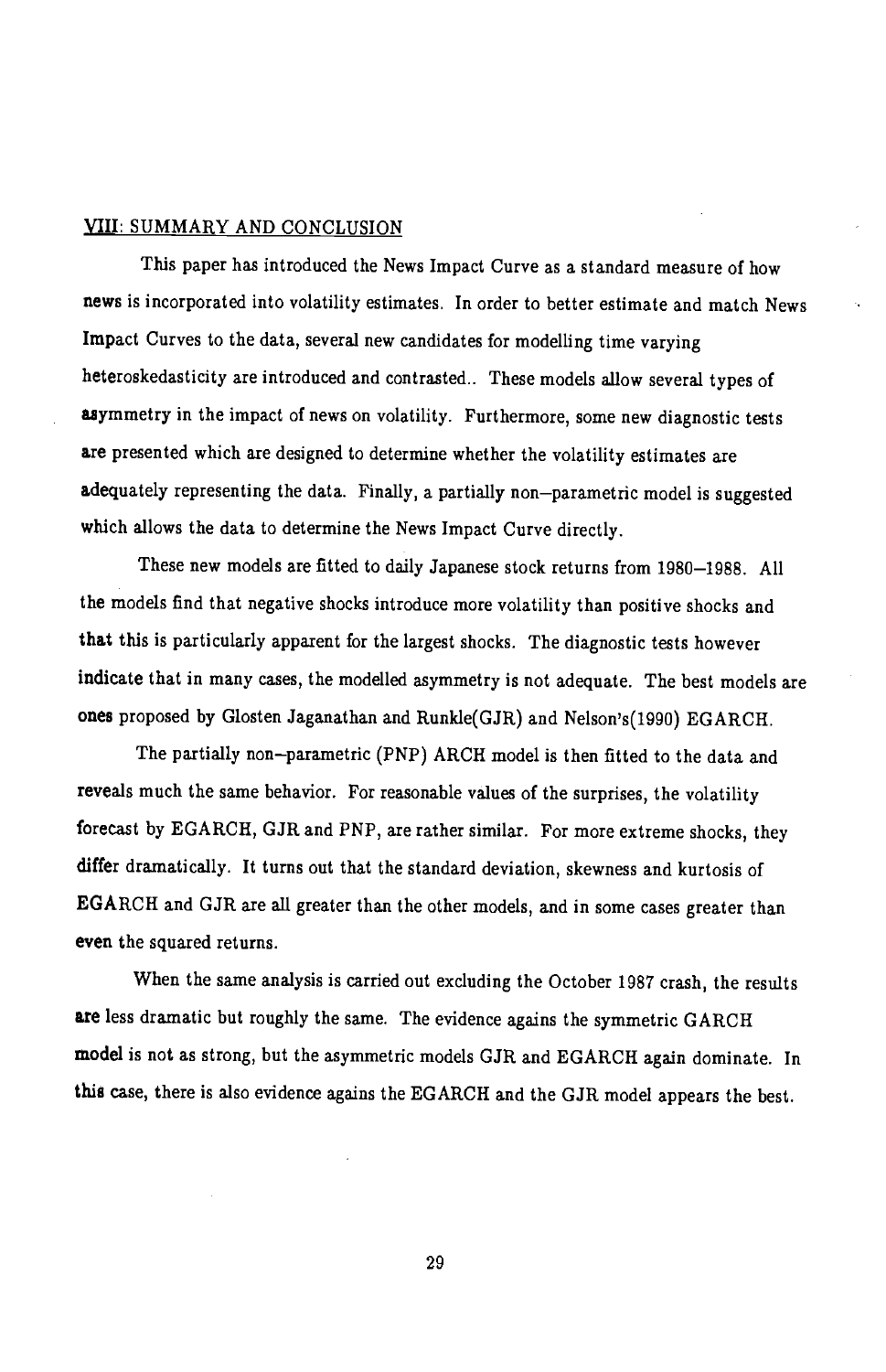## **REFERENCES**

Bera, A. and S. Lee (1989), "On the Formulation of a General Structure for Conditional Heteroskedasticity," unpublished manuscript, Department of Economics,<br>University of Illinois at Urbana—Champaign.

Black, Fisher (1976), "Studies in Stock Price Volatility Changes," PROCEEDINGS OF THE 1976 BUSINESS MEETING OF THE BUSINESS AND ECONOMICS STATISTICS SECTION, AMERICAN STATISTICAL ASSOCIATION, 177—181.

Bollerslev, T. (1986), "Generalized Autoregressive Conditional Heteroskedasticity," JOURNAL OF ECONOMETRICS, 31, 307—327.

Bollerslev, T. and J. Wooldridge (1989), "Quasi Maximum Likelihood Estimation of Dynamic Models with Time Varying Covariances," unpublished manuscript, Department of Economics, MIT.

Bollerslev, T., R. Chou, N. Jayaraman, and K. Kroner (1990), "ARCH Modeling in Finance: A Selective Review of the Theory and Empirical Evidence, with Syggestions for Future Research," Memo, Northwestern University.

Engle, R. (1982), "Autoregressive Conditional Heteroskedasticity with Estimates of the Variance of U.K. Inflation," ECONOMETRICA, 50, 987—1008.

Engle, R. (1990), "Discussion: Stock Volatility and the Crash of 87," REVIEW OF FINANCIAL STUDIES, Volume 3, Number 1, 103—106.

Engle, R. and T. Bollerslev (1986), "Modelling the Persistence of Conditional Variances," ECONOMETRIC REVIEW, 5, 1—50, 81—87.

Engle, R. and C. Mustafa (1989), "Implied ARCH Models from Options Prices,"

unpublished manuscript, Department of Economics, UCSD. Friedman, B. and K. Kuttner (1990), "Time Varying Risk Perceptions and the Pricing of Risky Assets," Department of Economics, Harvard University.

Gallant, A.R., D. Hsieh and C. Tauchen (1990), "On Fitting a Recalcitrant Series: The Pound/Dollar Exchange Rate 1974—83," unpublished manuscript, Department of Economics, Duke University.

Geweke, J. (1986), "Modeling the Persistence of Conditional Variances: A Comment," ECONOMETRIC REVIEW, 5, 57—61.

Glosten, L., R. Jagannathan and D. Runkle (1989), "Relationship Between the Expected Value and the Volatility of the Nominal Excess Return on Stocks," unpublished manuscript, J.L. Kellogg Graduate School, Northwestern University.

Gourioux, C. and A. Monfort (1990), "Qualitative Threshold ARCH Models," unpublished manuscript, INSEE.

Higgins, M. and A. Bera (1990), "A Class of Nonlinear ARCH Models," Department of Economics, University of Wisconsin at Milwaukee.